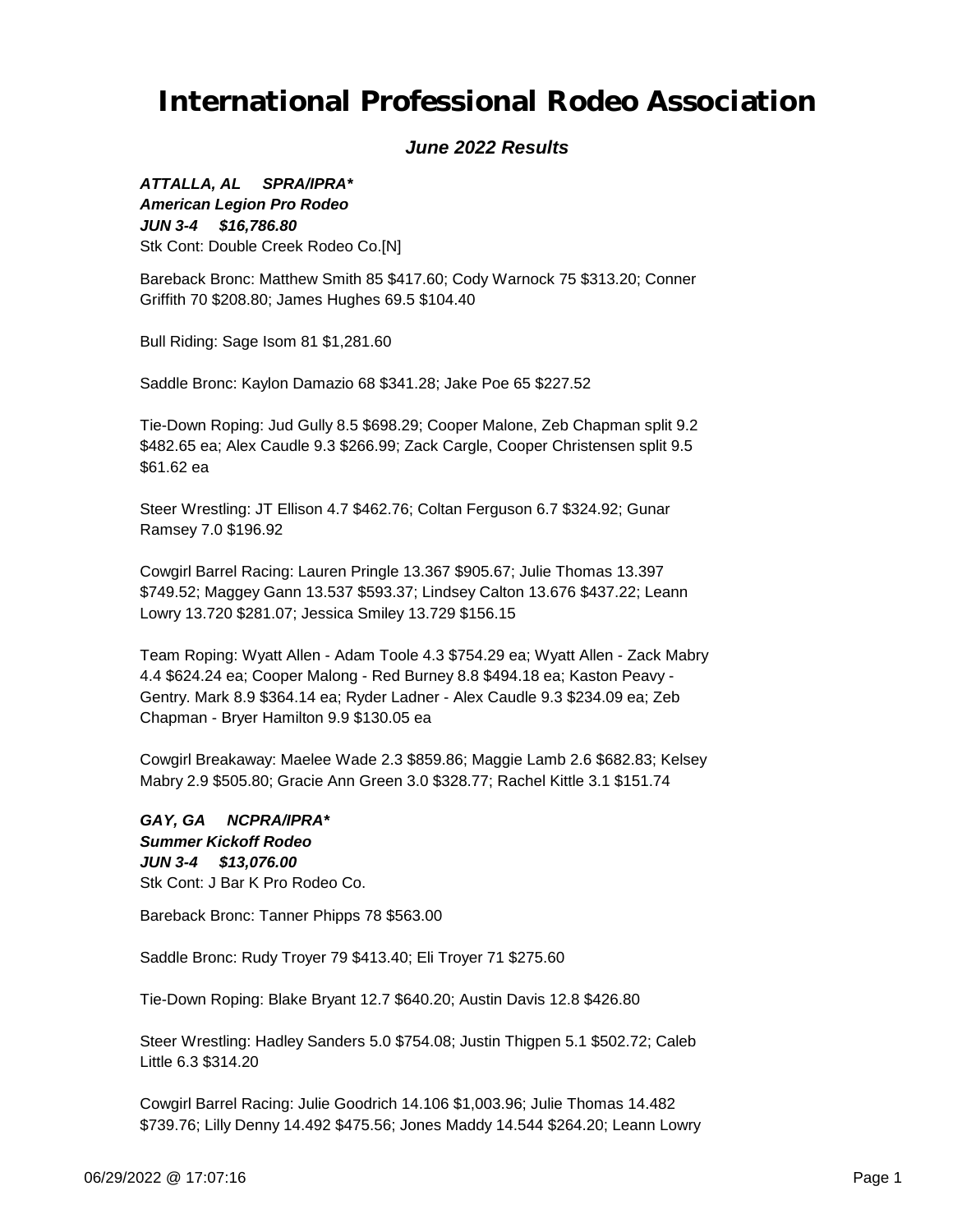### *June 2022 Results*

14.601 \$158.52

Team Roping: Brady Schmidt - Josh Clayton 4.3 \$813.20 ea; Lane Taylor - Zac Hester 4.4 \$599.20 ea; Zeb Chapman - Ross Lowry 4.8 \$385.20 ea; Will Clark - Derrick Crawford, Ryan Pope - Jason Hill split 5.0 \$171.20 ea

Cowgirl Breakaway: Kyla Matthews 1.9 \$950.88; Maelee Wade 2.2 \$656.56; Kayley Kennemer 2.4 \$430.16; Hannah Kirk, Lynnsey Toole split 2.5 \$113.20 ea

*JUN 3-4 \$17,901.00 INMAN, SC SRA/IPRA\* Sugar Ridge Arena* Stk Cont: Double Creek Pro Rodeo

Bareback Bronc: Harold Miller 73 \$414.00; Cole Williams 68 \$248.40; Cole File 67 \$165.60

Bull Riding: Jake Goodson 86 \$728.64; Clay Guiton 84 \$546.48; Colt Galvan 82 \$409.86; Matt Tolson 81 \$273.24; Jay Miller, Kade Stokes split 78 \$159.39 ea

Saddle Bronc: Tyler Pruitt 78 \$504.00

Tie-Down Roping: Clay Livengood 9.0 \$676.80; Robbie Murdock 9.2 \$507.60; Caden Ussery 9.5 \$338.40; Ashton Semien 10.0 \$169.20

Steer Wrestling: Trey Lloyd 4.5 \$464.40; Colton Brumley 5.6 \$309.60

Cowgirl Barrel Racing: Danielle McCraw 16.067 \$1,180.80; Georgia Caroline Kay 16.132 \$885.60; Amber Tathem 16.139 \$664.20; Grace Moore 16.152 \$442.80; Chelsea Barlett, Taylor Digh split 16.155 \$258.30 ea

Team Roping: Tanner Lloyd - Alex Brooks 5.5 \$866.88 ea; J.D. Young - Blake Walker 5.8 \$650.16 ea; Tyler Kidd - William McCraw 6.1 \$487.62 ea; Brantley Swofford - Matt Futtrell 6.4 \$325.08 ea; Daniel Mclamb - Blake Walker 7.0 \$243.81 ea; Jason King - Walter Graham 7.2 \$135.45 ea

Cowgirl Breakaway: Carson Griffin 2.5 \$869.76; Anna Scott 2.7 \$652.32; Callie Garrison 2.8 \$489.24; Sarah VanHorn, Emma Hunter, Gracie Fritts split 2.9 \$235.56 ea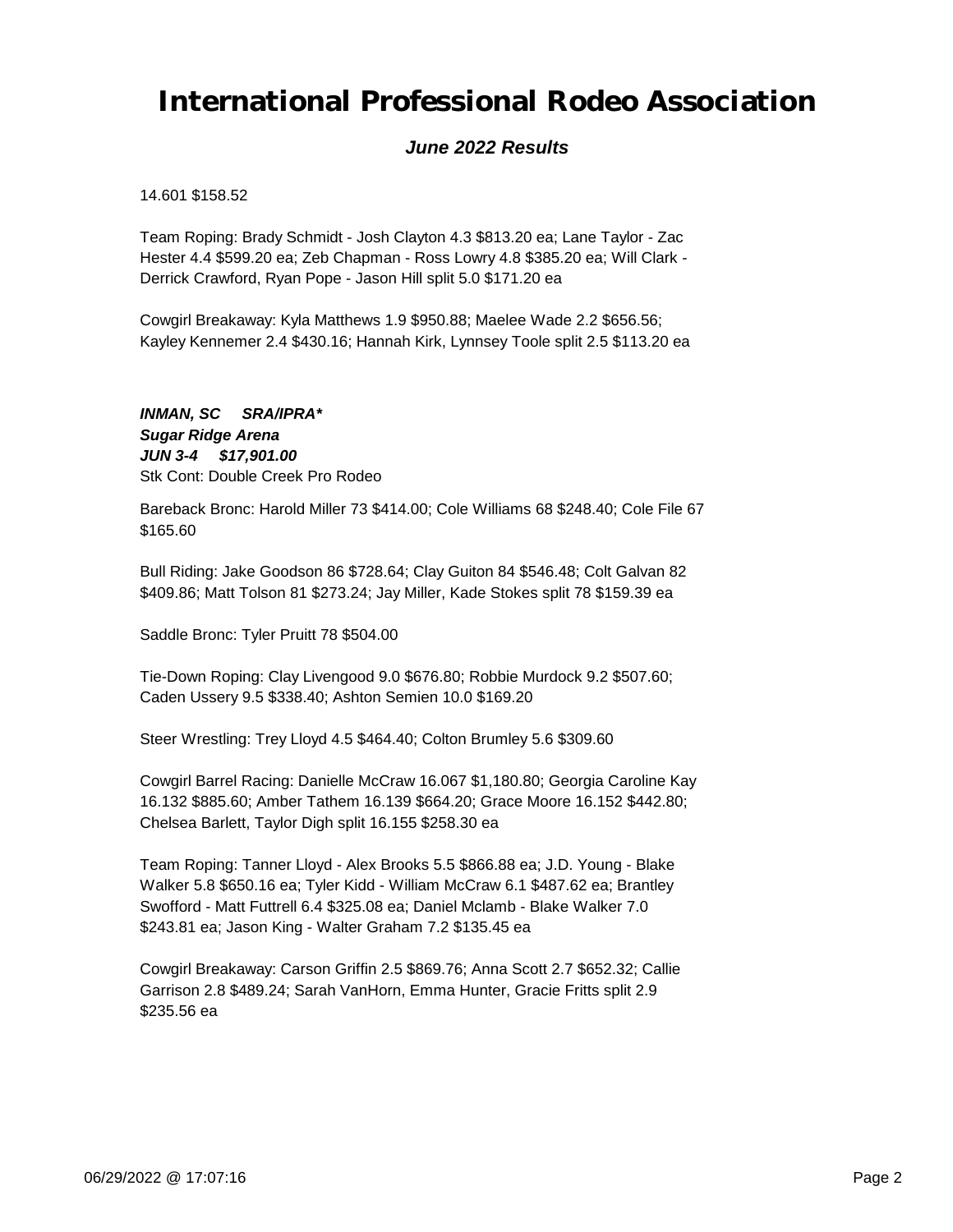### *June 2022 Results*

*JUN 3-4 \$13,554.00 KING, NC SRA/IPRA King SRA/IPRA Rodeo* Stk Cont: Rafter K Rodeo[N]

Bareback Bronc: Harold Miller 72 \$421.20; Cole File 70 \$280.80

Tie-Down Roping: Adam Griffin 9.1 \$626.40; Thomas Linton 9.5 \$469.80; Andrew Turpin 11.0 \$313.20; Cliff Hammond 11.2 \$156.60

Steer Wrestling: Trey Lloyd 3.6 \$567.00; Cord Webb 4.3 \$340.20; Charlie Barefoot 5.3 \$226.80

Cowgirl Barrel Racing: Katelyn Donnelly 15.232 \$846.72; Mallory Wiley 15.445 \$635.04; Katelyn Rambo 15.594 \$476.28; Georgia Caroline Kay 15.677 \$317.52; Laney Robinson 15.698 \$238.14; Jessie Proctor 15.722 \$132.30

Team Roping: Wyatt Reid - Jarred Linton 5.0 \$794.88 ea; Colton Sink - Tyler Norris 5.9 \$596.16 ea; Tyler Willis - Rick Scruggs 6.8 \$447.12 ea; Heath King - Kevin Poe 6.9 \$298.08 ea; Zack Toberer - Daniel Rayner 10.7 \$223.56 ea; Jacob Dagenhart - Blake Walker 11.2 \$124.20 ea

Cowgirl Breakaway: Grace Toberer 2.3 \$812.16; Carmen Oates 2.5 \$609.12; Hayley Dagenhart 2.9 \$456.84; Carson Griffin 3.2 \$304.56; Mikayla Joh Almond 3.9 \$228.42; Grace Metta 4.7 \$126.90

*JUN 3 \$12,422.40 LIBERTY, MS NCPRA/IPRA\* Scenic River Round up Rodeo* Stk Cont: 5-T Rodeo Co.[N]

Saddle Bronc: Buddy Monk, Brandon Lansford split 73 \$313.00 ea

Tie-Down Roping: Devon King 10.0 \$633.12; Mason Theriot 10.1 \$422.08; James Berry, Sam McBride split 10.5 \$131.90 ea

Steer Wrestling: Albert McBride 4.8 \$489.00; Marcus Theriot 5.1 \$326.00

Cowgirl Barrel Racing: Kasidi Smart 15.886 \$765.66; Joy Brunson 15.899 \$528.67; Kathryn Smith 16.083 \$346.37; Jana Browning 16.321 \$182.30

Team Roping: Marcus Theriot - Cole Curry 5.2 \$1,329.72 ea; Marcus Theriot - Cory Reed 6.5 \$918.14 ea; Colby Welch - Herbert Theriot 7.8 \$601.54 ea; Brody Smith - Cannon Nunnery 8.1 \$316.60 ea

Cowgirl Breakaway: Kate Eiland 2.7 \$723.84; Suzanne Mosley 3.1 \$482.56; Candy Parkinson 3.5 \$301.60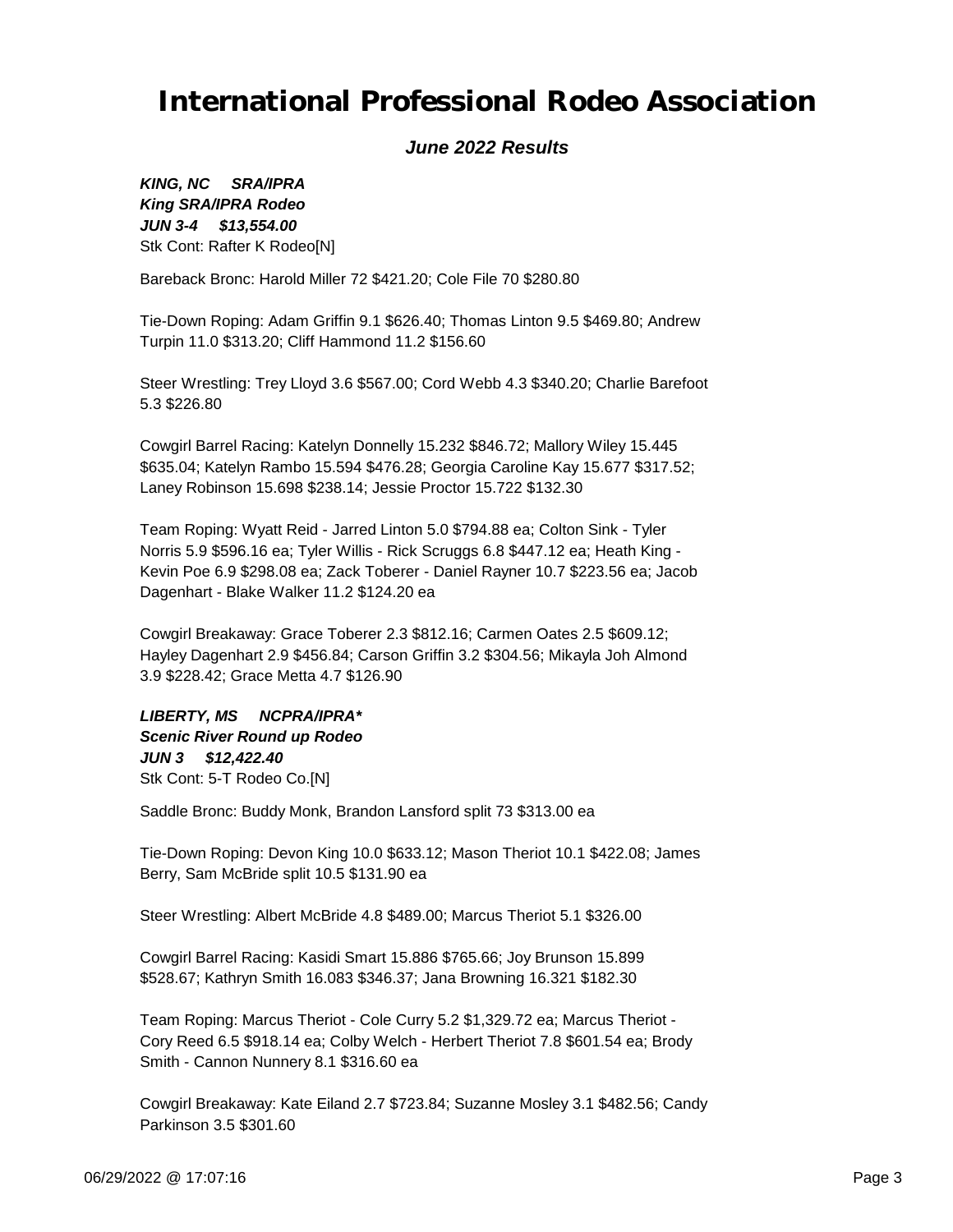#### *June 2022 Results*

*JUN 3-4 \$14,982.30 MEDICINE LODGE, KS KPRA/IPRA\* Gyp Hills Roundup Rodeo* Stk Cont: Medicine River Rodeo[N]

Bareback Bronc: Colton Crawford 76 \$584.68; Mike Fred 75 \$438.51; Rusty Stewart 70 \$292.34; Brett Moffett 67 \$146.17

Bull Riding: Luke Mast 84 \$907.80; Tyler Vogele 81 \$605.20

Saddle Bronc: Denton Ward 83 \$543.64; Denton Marrs 78 \$407.73; Sage Dierks 76 \$271.82; Tanner Hayes 74 \$135.91

Tie-Down Roping: Trevor Meier 10.4 \$457.80; Tucker Huffman 12.8 \$274.68; Layton Little 13.3 \$183.12

Steer Wrestling: Ethan Price 4.7 \$333.90; JD Robson, Clay Cameron split 6.9 \$111.30 ea

Cowgirl Barrel Racing: Skyla Peters 18.400 \$655.04; Jennifer Baker 18.450 \$491.28; Heather Leeper 18.560 \$327.52; Kaela Haddon 18.590 \$163.76

Team Roping: Brett Christensen - Shannon Frascht, Kyle Winslow - Levi Walters split 6.4 \$869.22 ea; Colter Snook - Cody Dees 6.5 \$569.98 ea; Tyler Hobert - Chase Boekhaus 6.6 \$370.49 ea; Trevor Howard - Cody Heflin 7.1 \$170.99 ea

Cowgirl Breakaway: Makaylah Rhodes 2.1 \$735.60; Kari Boone 2.5 \$551.70; Cedar Anderson, Tori Kunz split 2.8 \$275.85 ea

#### *JUN 3-4 \$37,773.02 SHADY DALE, GA [A] IPRA/PCA 38th Annual Shady Dale Rodeo* Stk Cont: Southern Rodeo Co.

Bareback Bronc: Tyler Waltz 84 \$961.20; Joshua Michael Cragar 82.5 \$720.90; Houston Herbert 80 \$480.60; Tanner Phipps 77 \$240.30

Bull Riding: Holden Moss 89 \$1,976.40; Lane Ladner 84 \$1,317.60

Saddle Bronc: Kody Rinehart 86 \$1,058.40; Tristin McClain 85 \$793.80; Joe Farren, Brandon Lansford split 81 \$396.90 ea

Tie-Down Roping: Cash Goble 8.2 \$1,284.12; Timothy Podskoc 8.4 \$1,062.72; Ty Kirby, Justin Thigpen split 8.8 \$730.62 ea; Trevor Boatwright 9.2 \$398.52; Zachary Townsend 9.6 \$221.40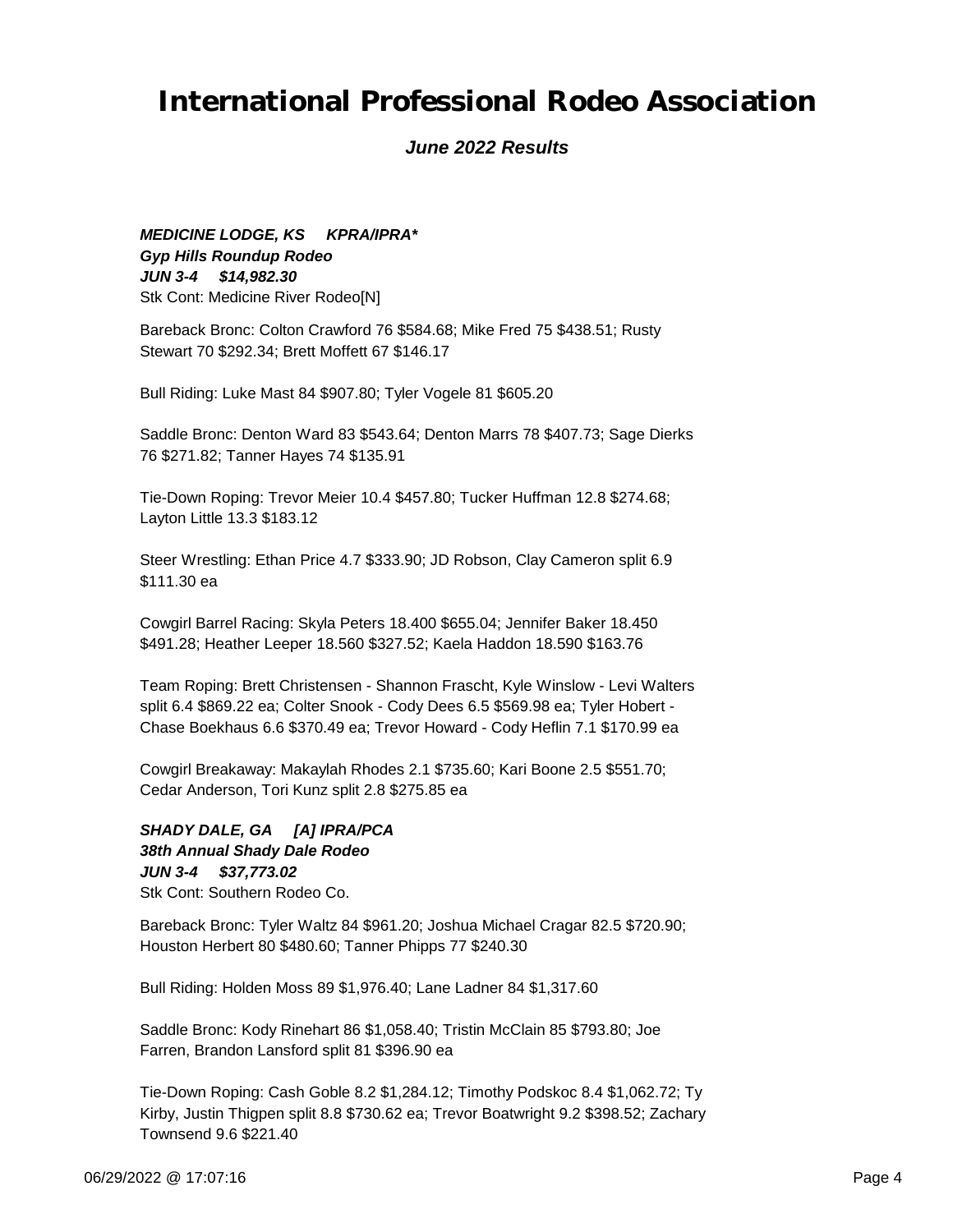### *June 2022 Results*

Steer Wrestling: Coltan Ferguson 3.6 \$1,143.18; Troy Orr 4.0 \$946.08; Trey Austin 4.1 \$748.98; Justin Thigpen 4.7 \$551.88; Lex Owens 4.8 \$354.78; Clint Thomas 4.9 \$197.10

Cowgirl Barrel Racing: Kenzie McCard 15.104 \$1,446.93; Julie Goodrich 15.240 \$1,258.20; Julie Thomas 15.275 \$1,069.47; Madison McFall 15.277 \$880.74; Josie Thompson 15.288 \$692.01; Summer Huff 15.307 \$503.28; Jozie White 15.427 \$314.55; Madi Jones 15.476 \$125.82

Team Roping: Jake Wells - Cole Walker, Teigan Orr - Ross Lowry, Kaston Peavy - Shane Edmonson split 5.0 \$1,163.16 ea; Rayne Starkey - Ethan Wheeler, Wyatt Allen - Adam Toole split 5.1 \$557.35 ea; Jake Wells - Bryer Hamilton 5.2 \$242.33 ea

Cowgirl Breakaway: Kelsey Mabry 2.0 \$1,167.48; Tabitha Owens 2.2 \$1,015.20; Jini Justice, Grace Toberer, Alli Tate, Lynnsey Toole split 2.3 \$634.50 ea; Sarah Toole 2.4 \$253.80; Nikayla Brill 2.5 \$101.52

Judges: Bo Waller - Hal Roberts Arena Secy: Lisa Brown Timers: Lisa Brown - Sarah Ward Pickupmen: Joshua Brooks - Stacy Benton Arena Ancr: David Sharp Bull Fighters: Jeremy Coan - Ben West Barrelman: Austin Sanders Specialty Acts: Jessica Blair Fowlkes All Around Cowboy: Justin Thigpen

*JUN 3-4 \$21,385.20 SOUTHWEST CITY, MO ACRA/IPRA Southwest City Old Timers Day* Stk Cont: TK Pro Rodeo Co.

Bareback Bronc: Lane Ellsenpeter, Quintonn Lunsford split 75 \$358.80 ea

Bull Riding: Kallyn Longnecker 75 \$1,642.20

Saddle Bronc: Cooper Mullican, Blake Steuck split 76 \$489.80 ea

Tie-Down Roping: William Whayne 9.8 \$840.42; Ethan Hill, Garrett Elmore split 10.2 \$623.07 ea; Ty Kirby 11.6 \$405.72; McKade Wickett 12.2 \$260.82; Nathan Hughes, Reed Ridgway split 13.0 \$72.45 ea

Steer Wrestling: Garrett Elmore 4.9 \$621.00; Jace Rutledge 5.0 \$372.60; Casey Stone 8.5 \$248.40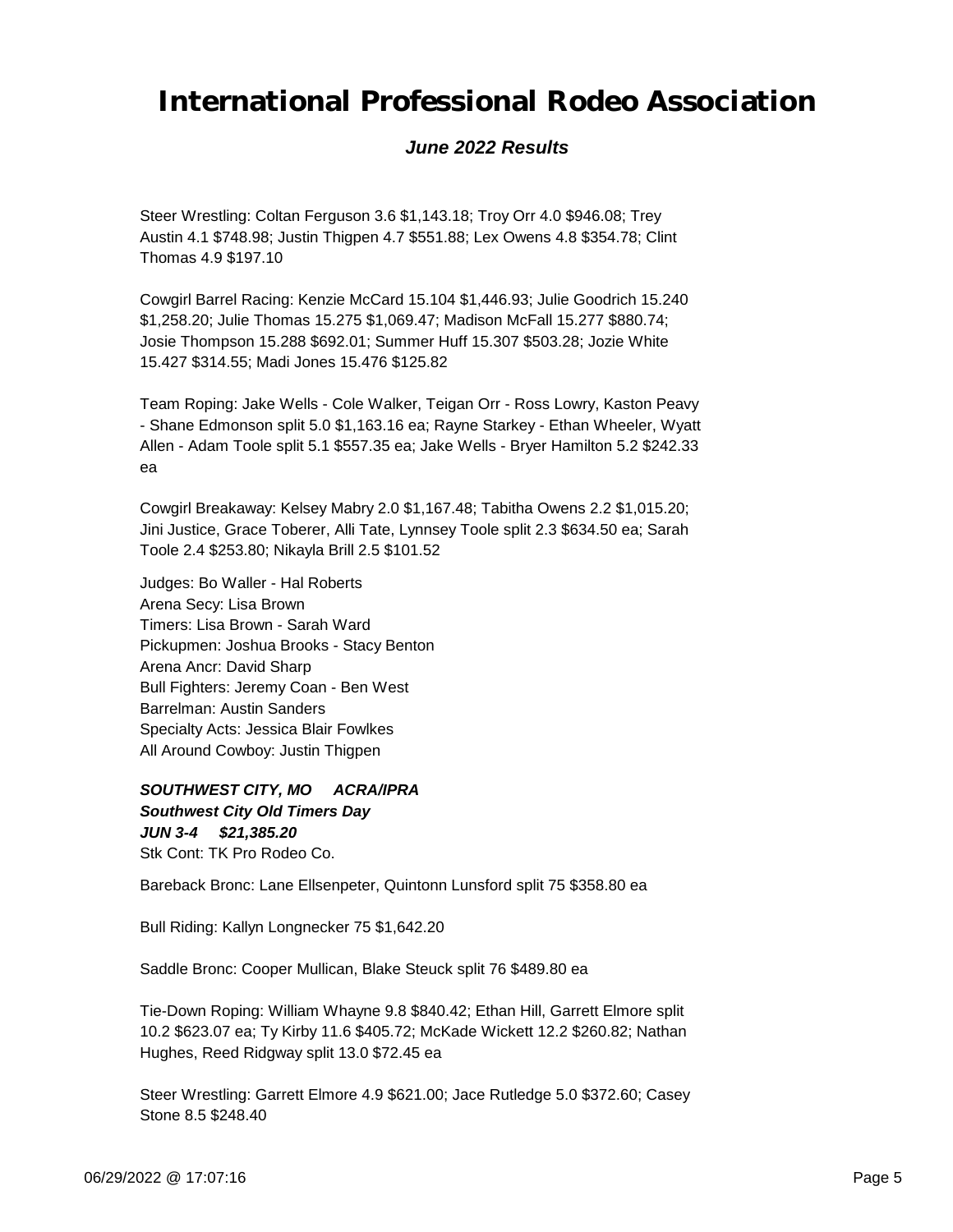### *June 2022 Results*

Cowgirl Barrel Racing: Mesa Leavitt 16.863 \$722.02; Brittney Hipp 16.948 \$571.60; Macy Thogmorton 17.008 \$481.34; LaRae Smith 17.024 \$391.09; Katy Chronister 17.148 \$300.84; Shawnna Snow 17.158 \$240.67; Stephanie Joyner 17.196 \$180.50; Ashley Moore 17.200 \$120.34

Team Roping: Corbin Cully - Shane Jenkins 5.6 \$1,133.90 ea; Adam Hubler - Tyler Hutchins 6.1 \$938.40 ea; Ky Kreder - Lane Reeves 6.7 \$742.90 ea; Zac Sweeden - Jace Harris, Terry Crow - Jake Pianalto split 6.9 \$449.65 ea; Brodee Snow - Chad Evans 7.8 \$195.50 ea

Cowgirl Breakaway: Bailey Stuva, Kylee Jo Horton split 3.7 \$767.97 ea; Ryley Layton, Jackie White split 4.2 \$478.17 ea; Kendyl Hutton 12.0 \$260.82; Jimmie Bryant 13.3 \$144.90

*JUN 3-4 \$43,740.00 ST. TITE, QU [A] IPRA IPRA Canadian Finals* Stk Cont: Wild Time Rodeo Prod.[N]

GO 1

Bareback Bronc: Carl Bernier 79 \$855.00; Pier-Anthony Boudreau 74 \$513.00; Keven Cyr- Longmoore 69 \$342.00

Bull Riding: Jack Miller 82.5 \$720.00; Emerson Moulton 82 \$540.00; Timothe Brunelle 80 \$360.00; Bret Timmermans 78.5 \$180.00

Saddle Bronc: Austin Stewart 71 \$1,062.00; Gino Perron 69 \$708.00

Tie-Down Roping: Scott McMahon 10.5 \$720.00; Mathieu Gagnon 11.9 \$540.00; Jason Thomson 16.0 \$360.00; Gabriel Bergeron 18.2 \$180.00

Steer Wrestling: Dale Briere 5.2 \$720.00; Kim Langlois 5.9 \$540.00; Maxime Clermont, Kirkland Reaney split 6.4 \$270.00 ea

Cowgirl Barrel Racing: Nathalie Labelle 16.457 \$720.00; Martine Desjardins 16.558 \$540.00; Caitlin Johnston 16.690 \$360.00; Caroline Poulin 16.952 \$180.00

Team Roping: Arturo, Junior Gallegos - Arturo Gallegos 8.5 \$525.00 ea; Jacob Breton - Mike Salois 9.9 \$315.00 ea; Sylvain Martel - Eric Maisonneuve 14.4 \$210.00 ea

Cowgirl Breakaway: Tayler Dunk 2.6 \$720.00; Joanie Bonneau 3.4 \$540.00; Nancy Laperriere 3.8 \$360.00; Marilyn Drainville 4.5 \$180.00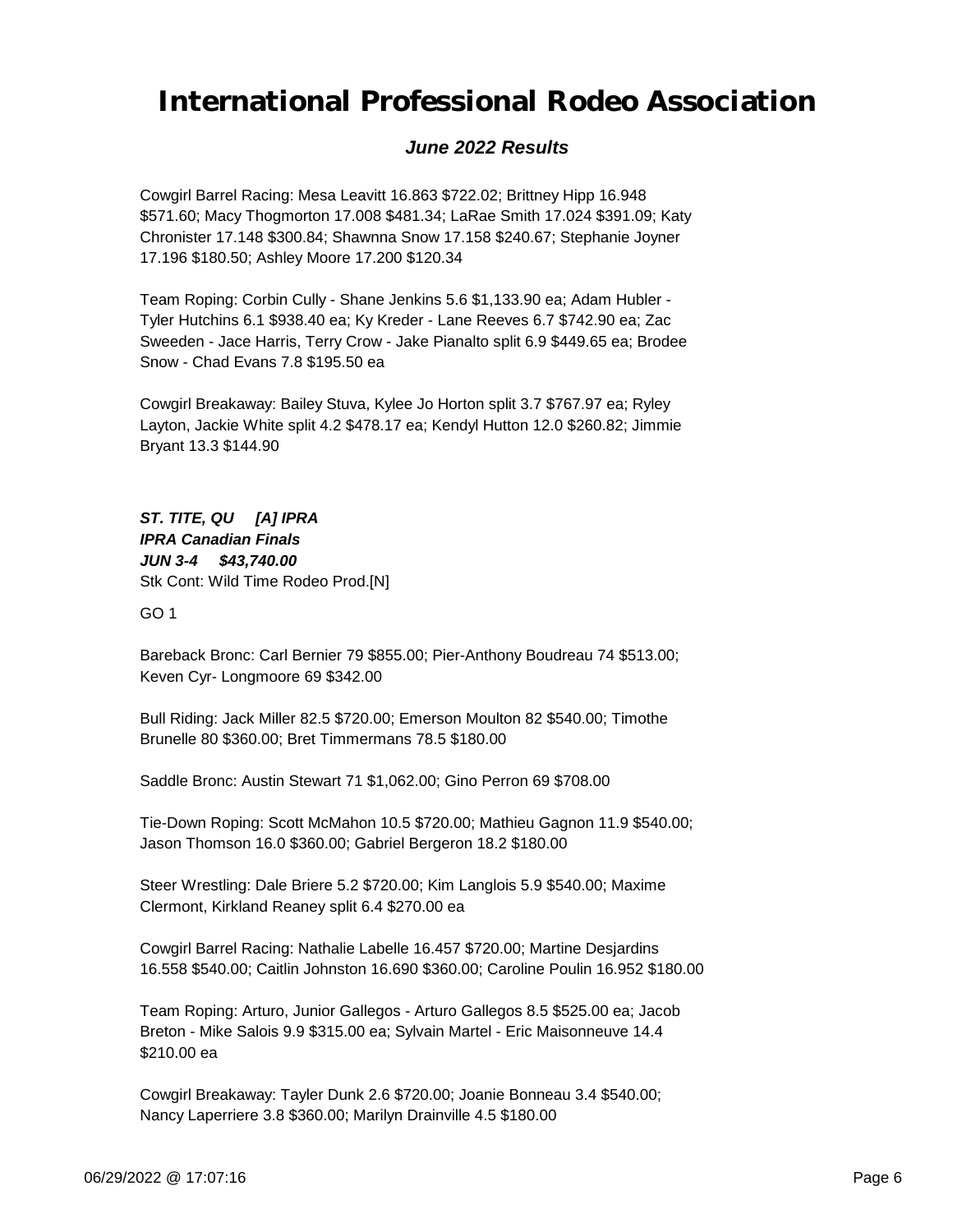### *June 2022 Results*

 $GO<sub>2</sub>$ 

Bareback Bronc: Carl Bernier 78.5 \$855.00; Pier-Anthony Boudreau 73 \$513.00; Keven Cyr- Longmoore 69 \$342.00

Bull Riding: Mirko Martineau 81 \$1,080.00; Timothe Brunelle 74 \$720.00

Saddle Bronc: Gino Perron, Olivier Perreault split 71 \$708.00 ea; Gideon Stutzman 64 \$354.00

Tie-Down Roping: Lundy McBain 13.4 \$720.00; Gabriel Bergeron 15.4 \$540.00; Jordan Martin 17.6 \$360.00; Mathieu Gagnon 18.0 \$180.00

Steer Wrestling: Kim Langlois 3.8 \$720.00; Dale Briere 4.8 \$540.00; Matt Dewetering 6.2 \$360.00; Kirkland Reaney 6.7 \$180.00

Cowgirl Barrel Racing: Manon Daudelin 16.444 \$720.00; Nathalie Labelle 16.595 \$540.00; Martine Desjardins 16.653 \$360.00; Pascale Barbeau 16.759 \$180.00

Team Roping: Jason Thomson - Chad Beechey 8.1 \$420.00 ea; Yannick Rivest - Frederic Lelievre 8.3 \$315.00 ea; Arturo, Junior Gallegos - Arturo Gallegos 9.3 \$210.00 ea; Jacob Breton - Mike Salois 13.6 \$105.00 ea

Cowgirl Breakaway: Tayler Dunk 2.8 \$720.00; Catherine Lapierre 3.4 \$540.00; Magaly Castonguay 4.0 \$360.00; Jessie Nooren 4.2 \$180.00 AVERAGE:

Bareback Bronc: Carl Bernier 157.5 \$855.00; Pier-Anthony Boudreau 146.5 \$513.00; Keven Cyr- Longmoore 138 \$342.00

Bull Riding: Timothe Brunelle 154 \$720.00; Jack Miller 82.5 \$540.00; Emerson Moulton 82 \$360.00; Mirko Martineau 81 \$180.00

Saddle Bronc: Gino Perron 140 \$885.00; Austin Stewart, Olivier Perreault split 71 \$442.50 ea

Tie-Down Roping: Mathieu Gagnon 29.9 \$720.00; Gabriel Bergeron 33.6 \$540.00; Lundy McBain 38.3 \$360.00; Jordan Martin 39.9 \$180.00

Steer Wrestling: Kim Langlois 9.7 \$720.00; Dale Briere 10.0 \$540.00; Kirkland Reaney 13.1 \$360.00; Maxime Clermont 13.2 \$180.00

Cowgirl Barrel Racing: Nathalie Labelle 33.052 \$720.00; Martine Desjardins 33.211 \$540.00; Manon Daudelin 33.455 \$360.00; Caroline Poulin 33.809 \$180.00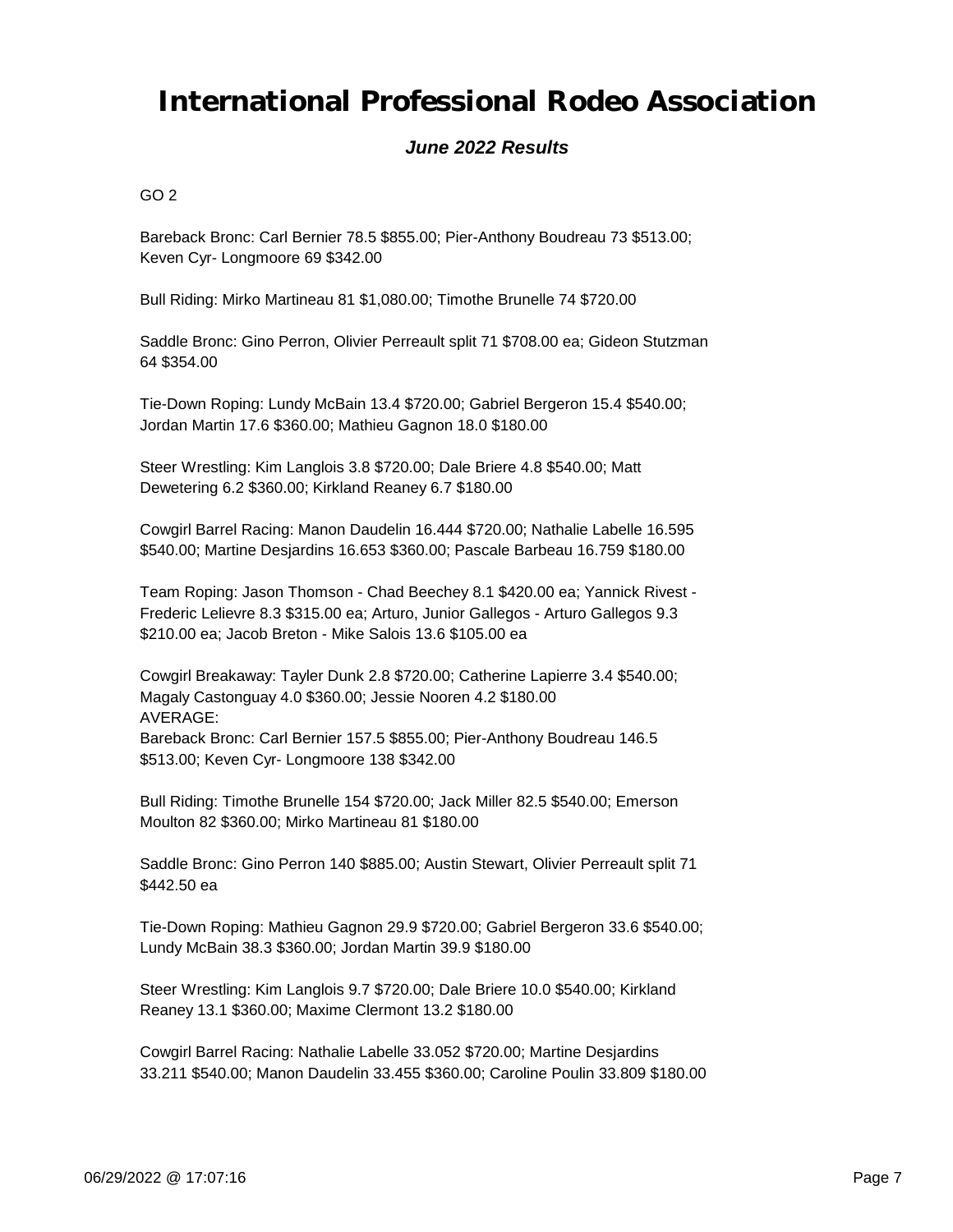### *June 2022 Results*

Team Roping: Arturo, Junior Gallegos - Arturo Gallegos 17.8 \$420.00 ea; Jacob Breton - Mike Salois 23.5 \$315.00 ea; Jason Thomson - Chad Beechey 108.1 \$210.00 ea; Yannick Rivest - Frederic Lelievre 108.3 \$105.00 ea

Cowgirl Breakaway: Tayler Dunk 5.4 \$720.00; Jessie Nooren 8.8 \$540.00; Jordyn Riehl 10.7 \$360.00; Catherine Lapierre, Joanie Bonneau split 103.4 \$90.00 ea

#### *JUN 4 \$4,095.00 DECATUR, IL [C] IPRA Macon County Fair* Stk Cont: Latting Rodeo Productions

Bareback Bronc: Job Dunlavey 78.5 \$324.00; Jarrett Kelso 71.5 \$216.00

Saddle Bronc: Kyle Cavender 74 \$243.00; Koy Kennedy 70.5 \$162.00

Tie-Down Roping: Clay Yadon 13.2 \$337.50; Leon Jess 22.7 \$202.50; Mitch Allen 25.6 \$135.00

Steer Wrestling: Max Clark 4.4 \$315.00; Payden Strahan 5.7 \$189.00; Dorian Autman 10.5 \$126.00

Cowgirl Barrel Racing: Ashley Burke 13.167 \$432.00; Samantha Courville 13.538 \$324.00; Autumn letterle 13.849 \$216.00; Ashley Ketron 13.850 \$108.00

Cowgirl Breakaway: Brooklyn Elam 3.4 \$382.50; Maddie Branum 4.2 \$229.50; Adrienne Trainor 4.8 \$153.00

Judges: Alan Coleman - Shawn Coleman Arena Secy: Glenda Griffin Timers: Glenda Griffin - David Service[N] Pickupmen: Shawn Minor - Kole Minor Arena Ancr: Tom Nealey Bull Fighters: Dayton Durbin[N] Specialty Acts: Saige McNeill

*JUN 4 \$4,410.00 MCVEYTOWN, PA APRA/IPRA Rocky Ridge Ranch Rodeo #1* Stk Cont: Rocky Ridge Ranch[N]

Bull Riding: Ephraim Miller 62 \$378.00; Travis Kinney 60 \$252.00

Saddle Bronc: Chris Yoder 60 \$226.80; Rooster Daughenbaugh 50 \$151.20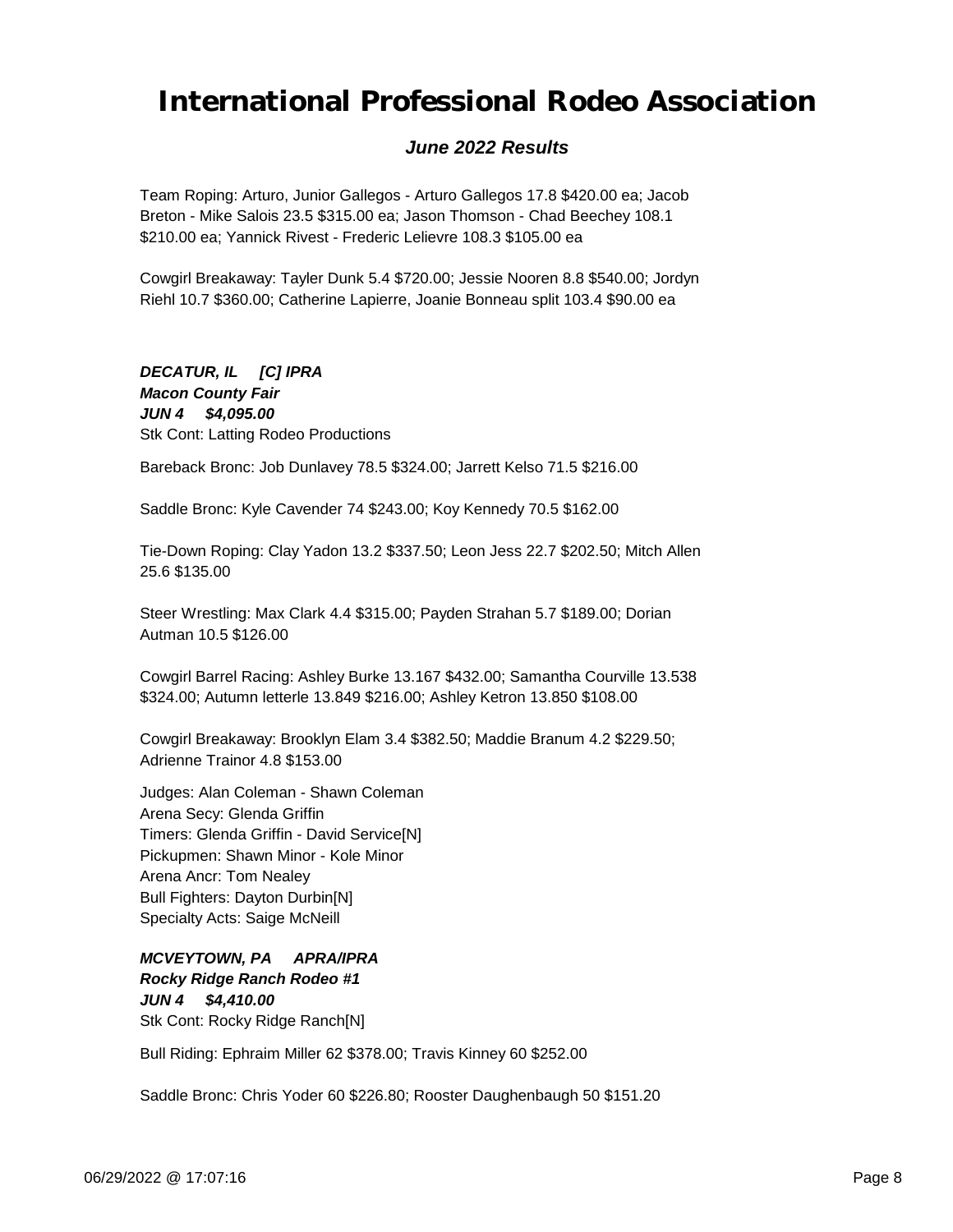### *June 2022 Results*

Tie-Down Roping: Zane Kilgus 9.6 \$248.40; Benjamin Rettinger 16.4 \$165.60

Steer Wrestling: John Leinaweaver 15.1 \$522.00

Cowgirl Barrel Racing: Morgan Guido 16.350 \$441.00; Anna Poorbaugh 16.406 \$264.60; Jaycee Lynn Leinaweaver 16.691 \$176.40

Team Roping: Shawn Tennant - Drew Carnes 4.9 \$232.20 ea; Zane Kilgus - Jimmy Kelly 6.0 \$154.80 ea

Cowgirl Breakaway: Beth Papotnik 2.3 \$405.00; Kylie Lane 3.3 \$243.00; Anna Poorbaugh 3.4 \$162.00

*JUN 4 \$1,999.72 PITTSBORO, MS DSRA/IPRA\* Pittsboro MS Rodeo* Stk Cont: J-B Rodeo Company[N]

Bull Riding: Landon Parnell 79 \$136.80; Colby Burgess 72 \$91.20

Cowgirl Barrel Racing: Riley Lenagar 15.999 \$264.10; Hannah Collins 16.023 \$198.07; Kinta Atkins 16.195 \$132.05; Carleigh Blanton 16.311 \$66.02

Team Roping: Drew Phillips - Randy Mills 6.6 \$180.50 ea; Scott Coleman - Sacket Vickers 7.1 \$135.37 ea; Dillon Rimmer - Randy Mills 10.0 \$90.25 ea; Dillon Black - Neil Smith 12.9 \$45.12 ea

Cowgirl Breakaway: Ryann Campbell 2.0 \$209.00

*JUN 10-11 \$9,281.00 CANON, GA NCPRA/IPRA\* Patriot Days Rodeo* Stk Cont: Bar W Rodeo Co.

Bareback Bronc: Cole Williams 68 \$413.40; Kenneth Glick 66 \$275.60

Bull Riding: Matt Wilson 81 \$804.00

Saddle Bronc: Kenneth Glick 79 \$375.60; Tyler Moody 73 \$250.40

Tie-Down Roping: Austin Davis 11.4 \$752.00

Steer Wrestling: Clint Thomas 4.6 \$526.80; Austin Davis 17.3 \$351.20

Cowgirl Barrel Racing: Josie Thompson 15.049 \$924.42; Shonda Nix 15.454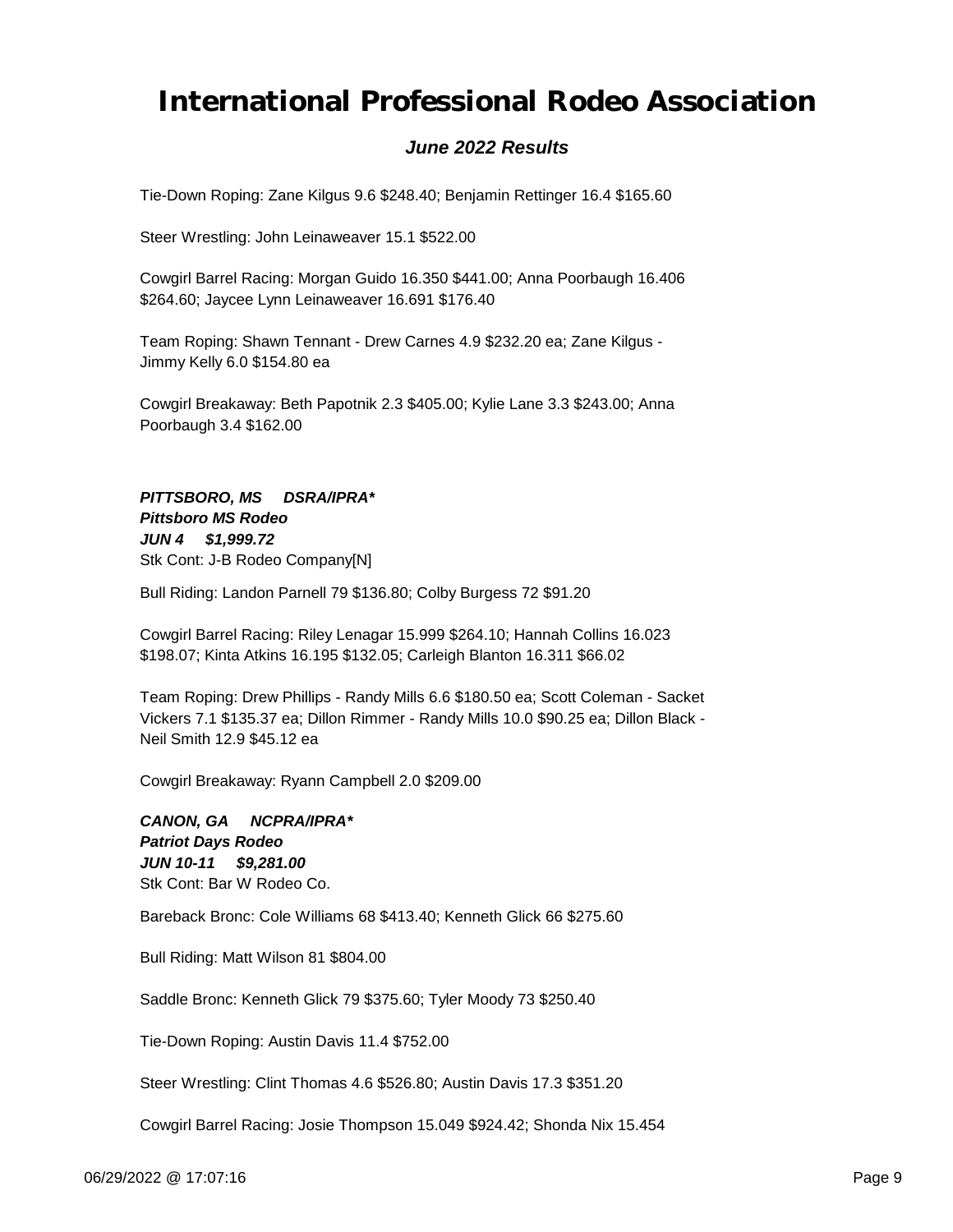### *June 2022 Results*

\$638.29; Lindsay Ewing 15.476 \$418.19; Shawnele Lupton 15.610 \$220.10

Team Roping: Austin Davis - Tyler Moody 10.2 \$620.02 ea; Bryan Simmons - Blake Bryant 16.9 \$448.98 ea

Cowgirl Breakaway: Shelby Osceola 2.5 \$572.64; Aleah Davis 2.6 \$381.76; Julie Grizzle 5.5 \$238.60

*JUN 10-11 \$6,624.00 CHESAPEAKE, VA SRA/IPRA\* Chesapeake SRA/IPRA* Stk Cont: Double Creek Pro Rodeo

Bull Riding: Brandon Chambers 83 \$1,197.00

Saddle Bronc: Tyler Pruitt 67 \$567.00; Cody Hatley 65 \$378.00

Tie-Down Roping: Bradley Bullard 9.8 \$518.40; Luke Bullard, Adam Griffin split 10.6 \$172.80 ea

Cowgirl Barrel Racing: Kristin Yde 14.616 \$648.00; Rebecca Ipock 14.847 \$486.00; Conley Winslow 14.930 \$324.00; Kim Kulenguski 15.268 \$162.00

Team Roping: Heath King 5.9 \$459.00 ea; Heath King 7.0 \$275.40 ea; Craig VanHolten 10.3 \$183.60 ea

Cowgirl Breakaway: Hailey Bendle 2.6 \$540.00; Taylor Digh 3.5 \$324.00; Anna Scott 12.2 \$216.00

*JUN 10-11 \$8,703.00 DAHLONEGA, GA [B] IPRA/PCA Mountain Top Rodeo* Stk Cont: 4L & Diamond S Rodeo Co.[N]

Bareback Bronc: Tanner Phipps 79 \$513.00

Saddle Bronc: Joe Farren 83 \$459.00; Hayden Phipps 81 \$306.00

Tie-Down Roping: Micah Lightsey 11.6 \$432.00; Marcus Theriot 12.2 \$324.00; Timothy Podskoc 13.4 \$216.00; Chase Goble 15.6 \$108.00

Steer Wrestling: J.T. Ellison 4.9 \$508.50; Tanner Phipps 5.7 \$305.10; Zachary Townsend 6.2 \$203.40

Cowgirl Barrel Racing: Reagan Heagerty 16.774 \$482.40; Brittany Parker 16.805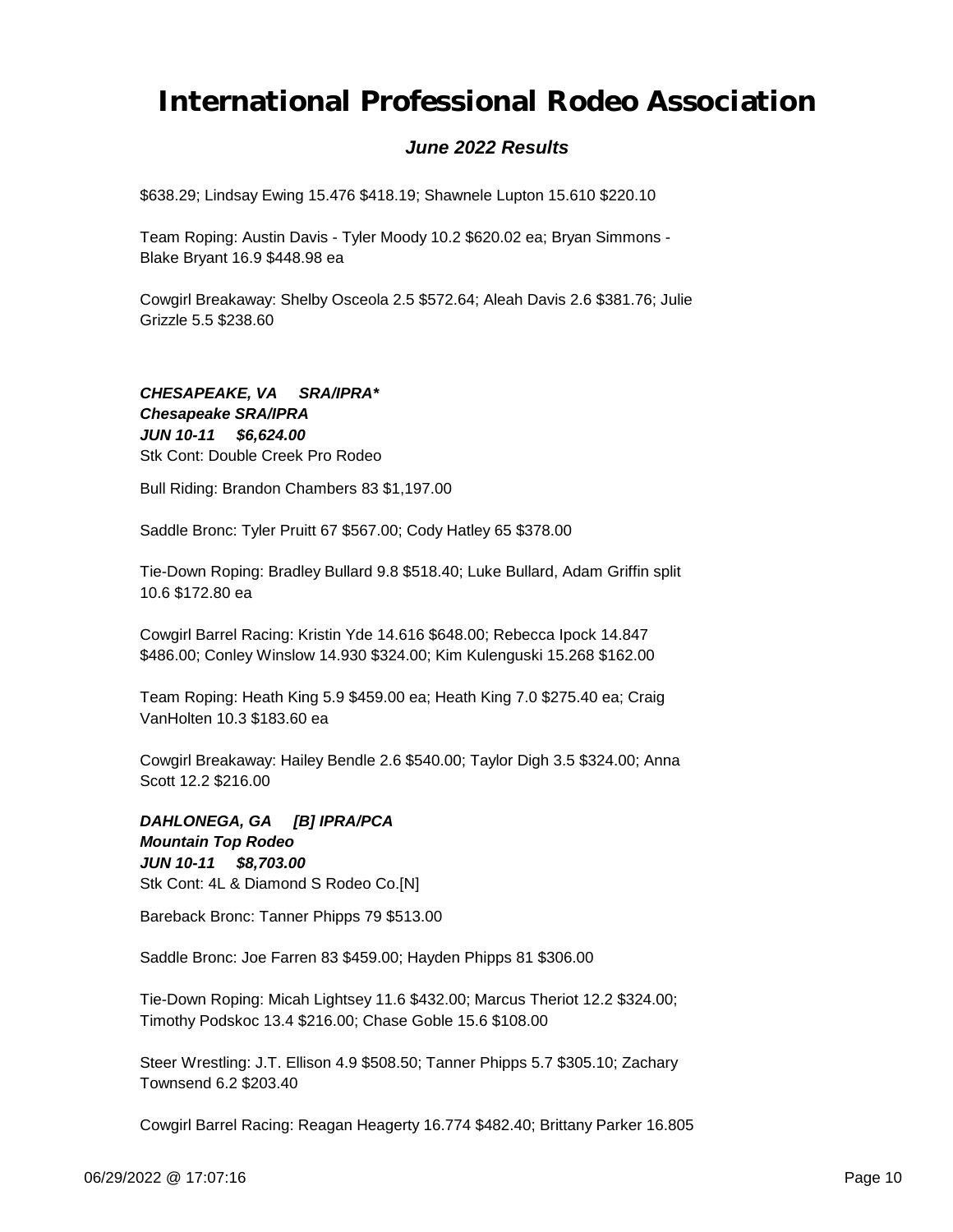### *June 2022 Results*

\$361.80; Mekenna Corry 17.008 \$241.20; Alexandra Nicllni 18.993 \$120.60

Team Roping: Jackson Green - Adam Toole 4.9 \$633.60 ea; Clint Keller - Jason Hill 5.0 \$475.20 ea; Joey Denney - Zachary Varner 10.8 \$316.80 ea; Wyatt Allen - Adam Toole 11.7 \$158.40 ea

Cowgirl Breakaway: Whitney Keller 2.9 \$477.00; Ashten Owen, Paiten Williams split 3.7 \$238.50 ea

Photographer: Alysia Hargus Judges: Chris Carpenter - Dan Dailey[N] Arena Secy: Danna Gann Timers: Danna Gann - Wanda Lowry Pickupmen: Clint Thomas - Ross Lowry Arena Ancr: David Sharp Bull Fighters: George 'Hand' Austin - Ben West Barrelman: Brian Patton[N] Specialty Acts: Brian Patton[N]

*JUN 10-11 \$9,774.00 GALLATIN, TN PCA/IPRA\* Bold Enough Challenge Rodeo* Stk Cont: Hedrick Rodeo Co.

Bareback Bronc: Tyler Waltz 83 \$801.00

Bull Riding: Reid Arnold 88 \$1,053.00

Tie-Down Roping: Jud Gully 9.3 \$507.60; Tyler Brooks 10.0 \$356.40; Kodee Ross 10.6 \$216.00

Steer Wrestling: Troy Orr 4.8 \$496.80; Justin Raburn 8.8 \$331.20

Cowgirl Barrel Racing: Julie Goodrich 13.911 \$734.40; Tiffany Deal Patrick 14.068 \$550.80; Madison McFall 14.174 \$367.20; Josie Luttrell 14.218 \$183.60

Team Roping: Brady Schmidt - Josh Clayton 6.8 \$594.00 ea; Teigan Orr - Cody Raburn 7.1 \$445.50 ea; Justin Raburn - Cody Raburn 7.4 \$297.00 ea; Brady Schmidt - Derrick Crawford 12.5 \$148.50 ea

Cowgirl Breakaway: Kamey Kennemer, Kayley Kennemer split 2.5 \$482.40 ea; Cailey Divine 2.7 \$241.20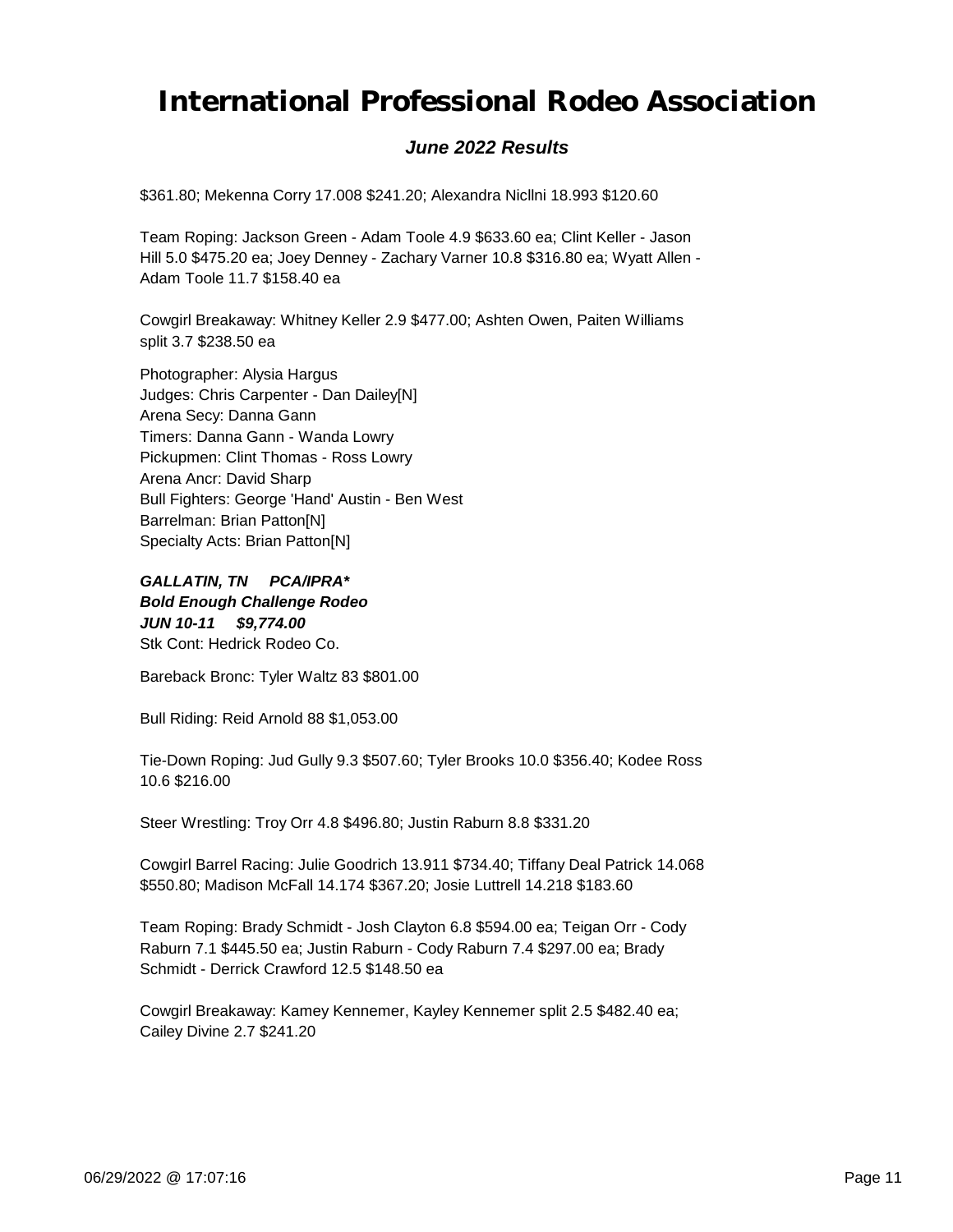### *June 2022 Results*

*JUN 10-11 \$17,820.00 HILLSBORO, MO [A] IPRA/ACRA 51st Annual Jefferson County IPRA Championship Rodeo* Stk Cont: Wooten Rodeo Company

Bareback Bronc: Houston Herbert 75 \$1,197.00; Job Dunlavey 74 \$718.20; Lane Elsenpeter 73 \$478.80

Saddle Bronc: Kody Rinehart 82 \$997.20; Brandon Lansford 80 \$747.90; Rowdy Chesser 79 \$498.60; Rudy Troyer 78 \$249.30

Tie-Down Roping: Dawson Turner 8.3 \$629.01; Hadley Deshazo 9.3 \$520.56; Toby Hastings 12.5 \$412.11; BJ Billingsley 13.0 \$303.66; JD Angle 13.6 \$195.21; Justin McSorley 14.2 \$108.45

Cowgirl Barrel Racing: Jessica Hopkins 15.040 \$1,117.08; Sarah Tharp 15.217 \$924.48; Jennifer Garn 15.223 \$731.88; Maggie Smith 15.298 \$539.28; Ayla Manley 15.328 \$346.68; Regan Roth 15.358 \$192.60

Team Roping: Quentin Sawyer - Jason Stroup 6.5 \$673.38 ea; Jeremy Hemmann - Carson Stroup 7.0 \$557.28 ea; Tyler Jackson - Josh Hamby 11.6 \$441.18 ea; Quentin Sawyer - Carson Stroup 11.7 \$325.08 ea; Tyler Jackson - Hadley Deshazo 12.5 \$208.98 ea; Nick Wideman - Zach Krais 20.9 \$116.10 ea

Cowgirl Breakaway: Keeley Senn 2.3 \$657.72; Lindsey Kraus 3.2 \$544.32; Adrienne Trainor 3.3 \$430.92; Maddie Branum 3.5 \$317.52; Laney Felter 3.8 \$204.12; Kaityln Krais 12.3 \$113.40

Judges: Gary Belkham - Randy White Arena Secy: Jennifer Ross Timers: Jennifer Ross - Sarah Davis Pickupmen: Joe Wooten - Matt Branum Arena Ancr: Jacob Wallace Bull Fighters: Rodney Mandrell - Paul Stelly[N] Barrelman: Colten Ulmer Specialty Acts: The Ozarks' Renegades - Colten Ulmer

*JUN 10-11 \$17,640.00 LA SARRE, QU [A] IPRA Festival western La Sarre* Stk Cont: Rawhide Rodeo Co.

Bareback Bronc: Pier-Anthony Boudreau 77 \$2,475.00; Carl Bernier 72 \$1,485.00; Keven Cyr 66 \$990.00

Saddle Bronc: Austin Stewart 70 \$3,024.00; Gino Perron 60 \$2,016.00

Cowgirl Barrel Racing: Tania Corbeil 15.211 \$1,759.50; Julie Plourde 15.370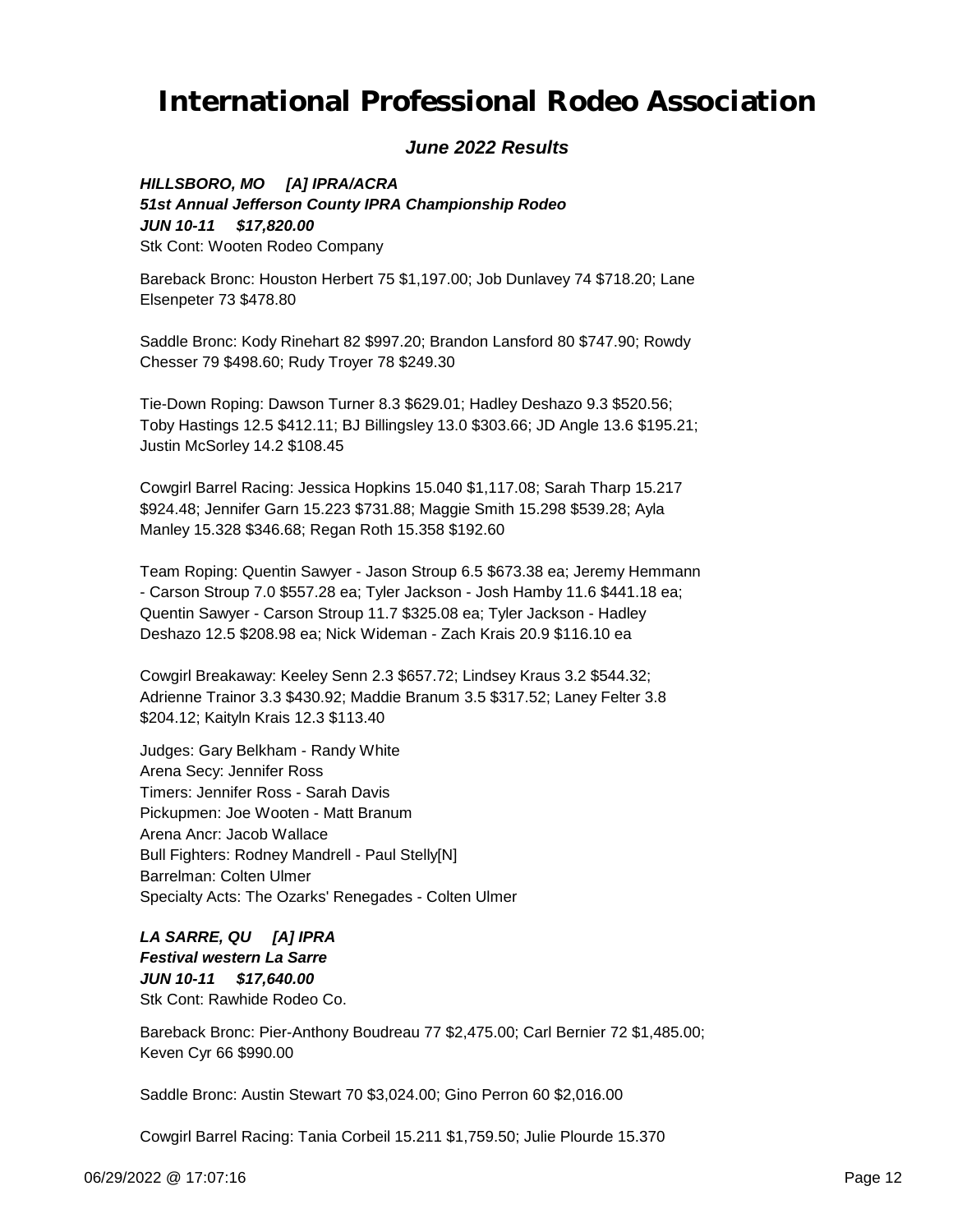### *June 2022 Results*

\$1,530.00; Marilynn Leclerc 15.610 \$1,300.50; Marilou Philibert 15.688 \$1,071.00; Nathalie Toupin 15.757 \$841.50; Andreanne Pleau 15.776 \$612.00; Marie-Claude Paradis 15.813 \$382.50; Fanny Dessureault 15.820 \$153.00

#### *JUN 10-11 \$13,527.00 LAWRENCEBURG, TN LSR/IPRA 2nd Annual Henryville Fire & Rescue Rodeo* Stk Cont: Lone Star Rodeo

Bareback Bronc: Joshua Michael Cragar 81 \$376.47; Jackson Jeremy Poe 78 \$264.33; Connor Griffith 74 \$160.20

Bull Riding: Reid Arnold 83 \$733.90; Collin Craig 80.5 \$515.30; Daniel Guasp 76 \$312.30

Saddle Bronc: Rudy Troyer 77.5 \$431.46; Eli Troyer 74 \$302.94; Kyle Cavendar 73.5 \$183.60

Tie-Down Roping: Chase Goble 8.6 \$741.60; Cash Goble, Andrew Burks split 9.0 \$463.50 ea; Zane White 9.2 \$185.40

Steer Wrestling: Palmer White 4.8 \$515.70; Gunar Ramsey 13.0 \$343.80

Cowgirl Barrel Racing: Julie Goodrich 16.138 \$749.70; Madison McFall 16.382 \$595.35; Lindsey Calton 16.687 \$441.00; Amber Mostoller- Wrye 16.798 \$286.65; Nisha Kail 16.806 \$132.30

Team Roping: Quinton Parchman - Dalton Totty 4.7 \$671.40 ea; Heath Wrye - Tucker Kail 5.0 \$503.55 ea; Tavin Baxby - Casey Paris 5.5 \$335.70 ea; Will Clark - Derrick Crawford 5.8 \$167.85 ea

Cowgirl Breakaway: Vanessa Madison, Kamey Kennemer split 2.6 \$601.15 ea; Kayley Kennemer 2.7 \$394.21; Kelsey B. White 2.8 \$256.23; Lindsey Wentworth 3.2 \$118.26

*JUN 10-11 \$9,720.00 LOUDON, TN NCA/IPRA\* 1st Annual SGT. Chris Jenkins Memorial Rodeo* Stk Cont: Diamond B Rodeo[N]

Bull Riding: TJ Smith 80 \$1,395.00

Tie-Down Roping: Hank Burgess 8.7 \$566.10; Clark Adcock 9.4 \$449.55; Glen Freels 11.9 \$333.00; Sid Fannon 13.3 \$216.45; Chance Danison 14.1 \$99.90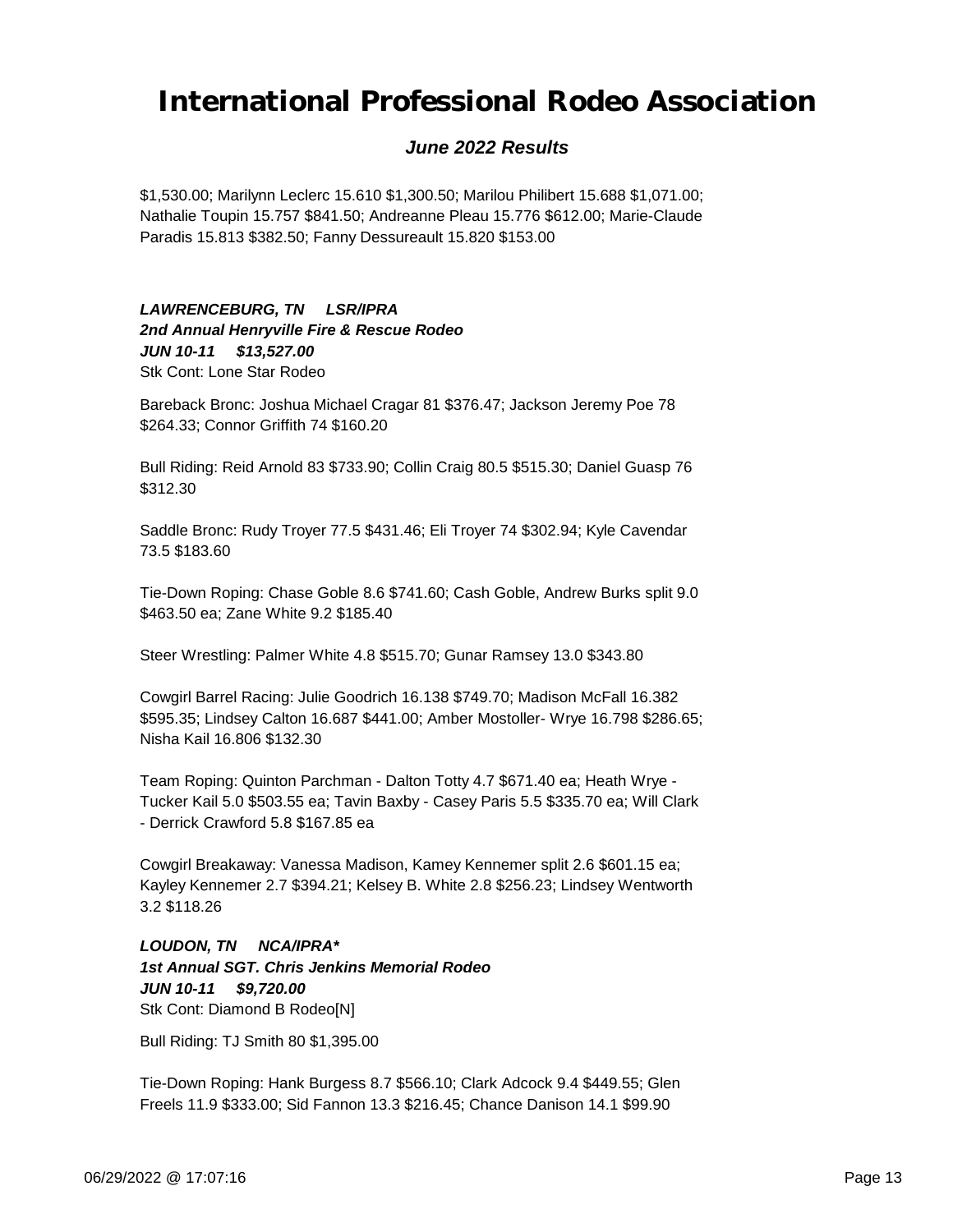### *June 2022 Results*

Cowgirl Barrel Racing: Josie Thompson 13.296 \$665.55; Julie Thomas 13.447 \$550.80; Lacey Thompson 13.470 \$436.05; Alyssa McFarland 13.580 \$321.30; Michaela Noe 13.722 \$206.55; Melanie Holladay 13.869 \$114.75

Team Roping: Lane Webb - Bryson Tays 5.8 \$520.20 ea; Jake Wells - Clark Adcock 6.2 \$413.10 ea; Jason Trisdale - Brandon Stubblefield 6.6 \$306.00 ea; Luke Noe - Tracy Green 13.0 \$198.90 ea; Morgan Ward - Andi Norwood 13.9 \$91.80 ea

Cowgirl Breakaway: Maelee Wade 2.0 \$522.00; Alli Covey 2.5 \$391.50; Hannah Brooks, Beth Cross split 2.8 \$195.75 ea

### *OWASSO, OK [A] IPRA/ACRA*

*JUN 10-11 \$20,223.03 37th Annual Owasso Roundu Club IPRA Championship Rodeo*

Stk Cont: Big Horn Rodeo

Bareback Bronc: Brett Moffett 74.5 \$729.00; Rusty Stewart 67 \$486.00

Bull Riding: Matt Hennelly 74 \$1,144.80; Dason Janes 70 \$763.20

Saddle Bronc: Blane Stacy 72 \$670.50; Rowdy Chesser, Conner Coker split 69 \$335.25 ea

Tie-Down Roping: Ethan Hill 9.0 \$824.76; Blake Tatham 9.5 \$682.56; JC King 12.5 \$540.36; Ty Kirby 12.6 \$398.16; Tanner Chronister 12.9 \$255.96; Kyle Myers 14.7 \$142.20

Steer Wrestling: Casey Stone 4.4 \$589.86; Hunter Washburn 4.9 \$488.16; Bradley McGee 5.1 \$386.46; David Jr. Reagor 5.2 \$284.76; Traden Anderson 5.6 \$183.06; Kaleb Summers 6.5 \$101.70

Cowgirl Barrel Racing: Ashlie Withrow 14.814 \$989.19; Andee Jo Haden, Hazlee Mckenzie split 14.817 \$733.37 ea; Nisse Flaten 14.911 \$477.54; Whitney Mullin 15.003 \$306.99; Mesa Leavitt 15.041 \$170.55

Team Roping: Casey Hicks - Stitches Stanley 5.5 \$717.75 ea; Adam Hubler - Tyler Hutchins 5.8 \$594.00 ea; Jake Cooper - Cordell Collins 6.3 \$470.25 ea; Clay Shoop - Mickey Gomez 7.1 \$346.50 ea; Brodee Snow - Chad Evans 8.7 \$222.75 ea; Cody Camerer - Blayne Horne, Trevor Howard - Cody Heflin split 10.2 \$61.88 ea

Cowgirl Breakaway: Payton Dingman 2.8 \$730.80; Kylee Jo Horton 3.1 \$604.80; Lexey Williams, Tamara Smith, Sadie Prather split 3.3 \$352.80 ea; Jackie White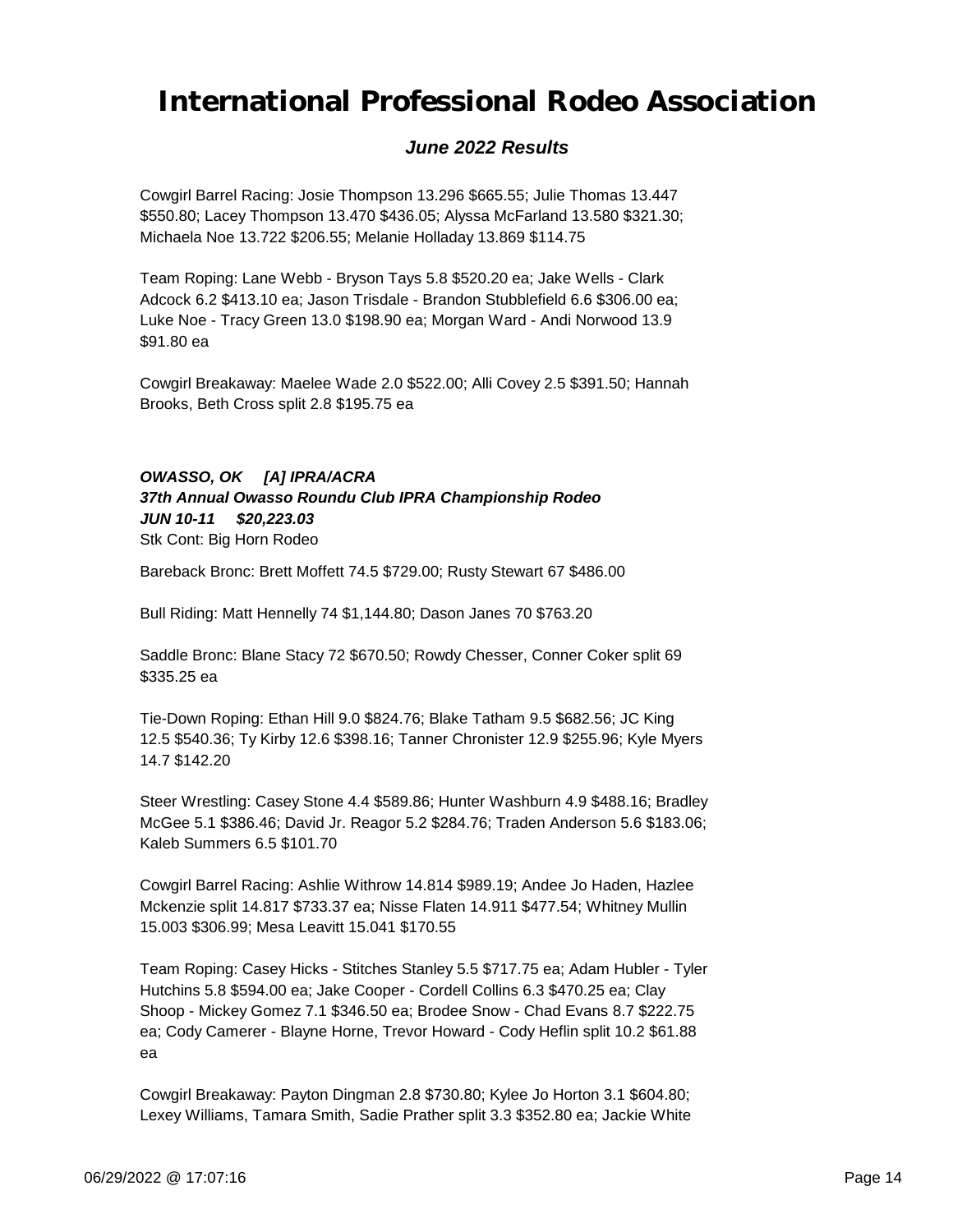### *June 2022 Results*

3.5 \$126.00

Photographer: Nate Bailey Judges: Mark Kreder - Steve Ratchford Arena Secy: Tracy Carter Timers: Tracy Carter - Tabitha Wren Pickupmen: Jerry Ogden - Clay Ogden Arena Ancr: Brett Wellden Bull Fighters: Jason Bogle - Wade Kunze Barrelman: Michael 'Goobie' Smith Specialty Acts: Michael 'Goobie' Smith

*JUN 10-11 \$12,000.62 OXFORD, AL SPRA/IPRA\* 2nd Annual Oxford Pro Rodeo* Stk Cont: Frontier Classic Rodeo Co.

Bareback Bronc: Matthew Smith 77 \$483.84; West Mitchell 67 \$322.56

Bull Riding: Laramie New 71 \$590.76; Holden Moss 67 \$393.84

Tie-Down Roping: Glen Freels 8.8 \$462.76; Ryder Ladner 8.9 \$324.92; Marcus Theriot 9.9 \$196.92

Steer Wrestling: JT Ellison 3.8 \$462.76; Wyatt Newman 4.2 \$324.92; Hadley Sanders 5.0 \$196.92

Cowgirl Barrel Racing: Lindsey Calton 13.083 \$779.08; Nikayla Dimasi 13.137 \$618.68; Maggey Gann 13.309 \$458.28; Michelle Quinn 13.313 \$297.88; Ashley Lucius 13.545 \$137.48

Team Roping: Billy Berry - Dawson Boswell 5.6 \$702.58 ea; Coby Sanchez - Shane Edmonson 5.8 \$557.93 ea; Dylan Gilbert - Devan Gilbert, Marcus Theriot - Cole Curry split 5.9 \$340.96 ea; Chase Humphries - Cody Graham 7.8 \$123.98 ea

Cowgirl Breakaway: Maggie Lamb, Maelee Wade split 2.2 \$635.67 ea; Riley Edwards, Emma Ray Ward, Sunnie Cerezo split 2.9 \$181.62 ea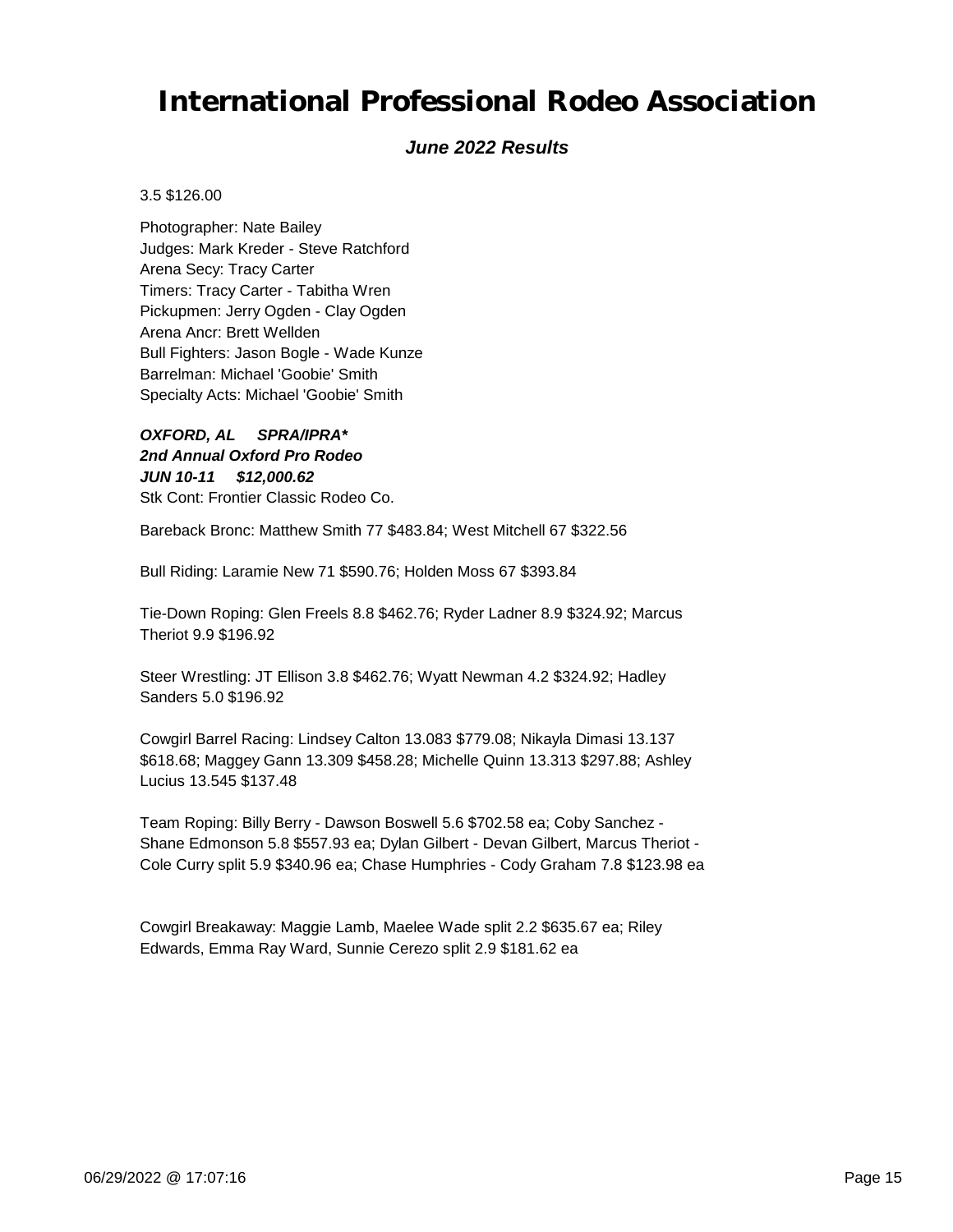### *June 2022 Results*

*JUN 10-11 \$18,684.00 PRINCEVILLE, QU [B] IPRA Festival du cheval de Princeville* Stk Cont: Equipe de Rodeo Quebec

Bareback Bronc: Pier-Anthony Boudreau 75 \$464.40; Keven Cyr 71 \$309.60

Bull Riding: Nicolas Brien 78 \$1,117.80; Timothe Brunelle 75 \$745.20

Saddle Bronc: Gino Perron, Olivier Perreault split 71 \$461.25 ea

Tie-Down Roping: Mathieu Gagnon, Thomas Lagace split 10.3 \$600.07 ea; David Bernier 13.3 \$342.90; Jason Chatigny 14.8 \$171.45

Steer Wrestling: Steve Carrier 5.2 \$597.69; Frederic Adam 7.0 \$494.64; Kirkland Reaney 7.5 \$391.59; Jonathan Blouin 8.3 \$288.54; Marc Deslandes 9.4 \$185.49; Philippe Paquette 10.6 \$103.05

Cowgirl Barrel Racing: Royer Marily 15.999 \$1,315.44; Sindy Laliberte 16.104 \$1,088.64; Stephanie Robidoux 16.154 \$861.84; Lysa Renee Poulin 16.205 \$635.04; Marilou Philibert 16.399 \$408.24; Louane Evans 16.426 \$226.80

Team Roping: Rivest Yannick - Frederic Lelievre 7.6 \$694.26 ea; Karl Thibault - Mike Salois 8.9 \$574.56 ea; Jean-Philippe Boucher - Mathieu Gagnon 9.5 \$454.86 ea; Rene Roy - Serge Coutu 10.4 \$335.16 ea; Pascal Ricard - Guy Falardeau 15.4 \$215.46 ea; Gabriel Bergeron - Gabriel Payeur 21.8 \$119.70 ea

Cowgirl Breakaway: Kimberly Comtois 3.0 \$587.25; Melina Lachance 3.1 \$486.00; Claudine Courchesne, Valerie Bouchard split 3.2 \$334.13 ea; Tayler Dunk 3.3 \$182.25; Marie-Laurence Bergeron 4.3 \$101.25

*JUN 10-11 \$15,210.01 PRYOR, OK [B] IPRA/ACRA 83rd Annual 4 Way IPRA Rodeo* Stk Cont: Hampton Rodeo Company, LLC

Bareback Bronc: Colt Eck 78 \$513.00; Max Filinger 76 \$342.00

Saddle Bronc: Rowdy Chesser 82 \$480.60; Jefferson Parsons 78 \$320.40

Tie-Down Roping: Trent Creager 9.1 \$655.11; Riley O'Rourke 9.2 \$542.16; Zane Rampey 9.3 \$429.21; Ethan Hill, Cooper Hallman split 9.6 \$259.79 ea; Anthony Craig 10.3 \$112.95

Steer Wrestling: Kaleb Summers 4.3 \$622.80; David Jr. Reagor 5.3 \$467.10; Cam Fox 6.1 \$311.40; Johnny Jones 7.1 \$155.70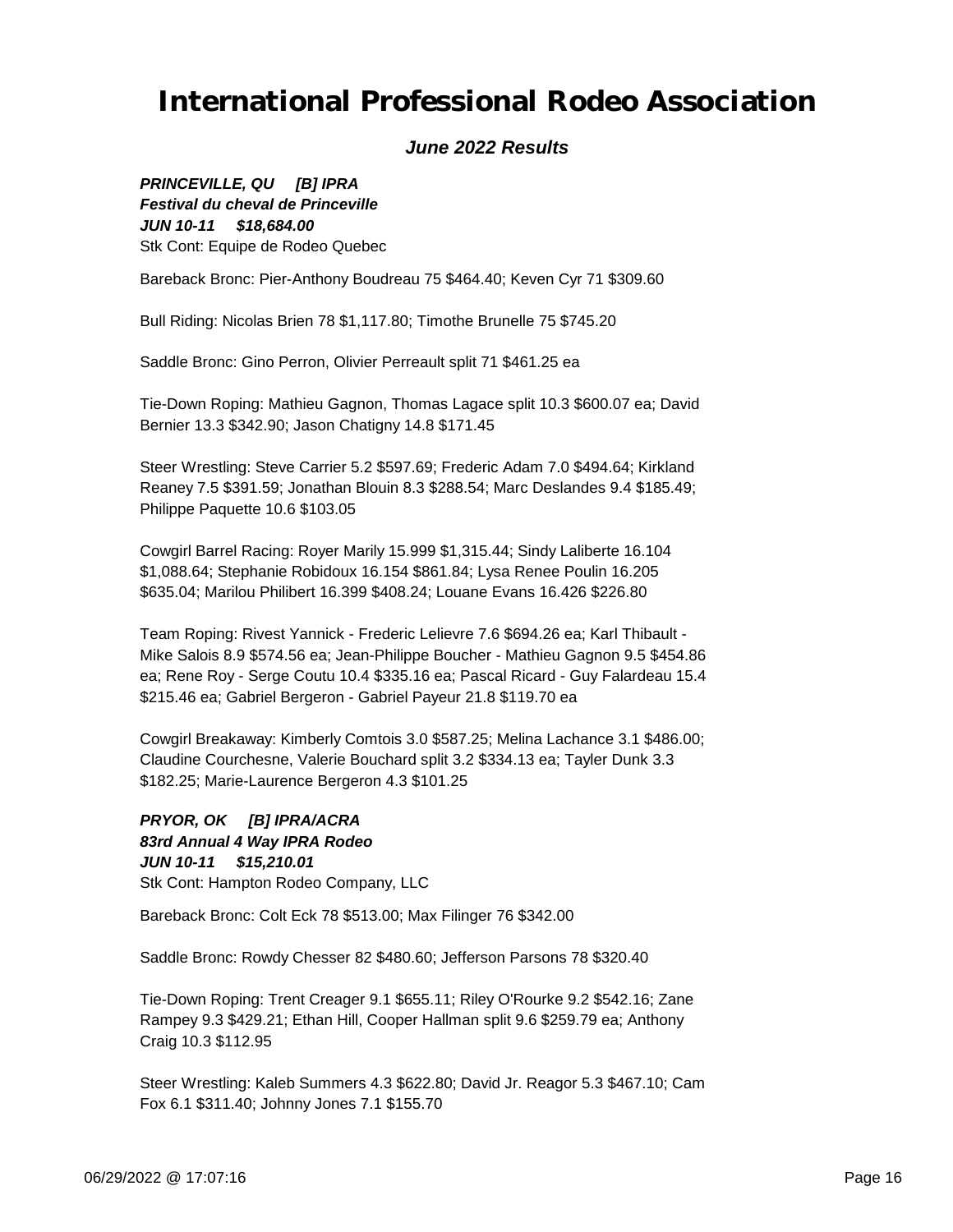### *June 2022 Results*

Cowgirl Barrel Racing: Katy Chronister 16.694 \$811.71; Tracy Nowlin 16.749 \$671.76; LaRae Smith 16.754 \$531.81; Mesa Leavitt 16.820 \$391.86; Kasadee Vaughn 17.054 \$251.91; Brittney Hipp 17.068 \$139.95

Team Roping: Justin Spotts - Travis Hollard 5.7 \$717.75 ea; Casey Hicks - Stitches Stanley, Cowboy Foreman - Marcus Foreman, Jorge Cortex - Dustin Buffer split 6.3 \$470.25 ea; Jesse Stipes - Casey Stipes 6.5 \$222.75 ea; Zach Kilgus - Jake Edwards 8.5 \$123.75 ea

Cowgirl Breakaway: Gannyn Gower 2.6 \$795.60; Payton Dingman 2.7 \$596.70; Kylee Jo Horton 2.9 \$397.80; Cale Neisius, Johnna Setzer split 3.4 \$99.45 ea

Judges: G.V. Gulager - Tom Osburn[N] Arena Secy: Gina Hampton Timers: Kathy Yerigan - Pamela Bowersock Pickupmen: Brandon Harris - Sean Prater Arena Ancr: Monty Stueve Bull Fighters: Tyler Duncan Barrelman: Mark Weber

*JUN 10-11 \$15,786.00 THOMSON, GA [A] IPRA/PCA Old Frontier Pro Rodeo* Stk Cont: Hedrick Rodeo Co.

Bareback Bronc: Tanner Phipps 83 \$685.80; Kenneth Glick 81 \$457.20

Bull Riding: Lane Ladner 74 \$2,277.00

Saddle Bronc: Joe Farren 79 \$831.60; Kenneth Glick 76 \$554.40

Tie-Down Roping: Justin Thigpen 9.2 \$716.40; Trevor Boatwright 9.3 \$537.30; Blake Bryant 9.6 \$358.20; Zachary Townsend 10.1 \$179.10

Steer Wrestling: Brodie Maddox 5.3 \$748.80; Charles Langley 5.9 \$561.60; Justin Thigpen 6.2 \$374.40; Matt Oubre 7.1 \$187.20

Cowgirl Barrel Racing: Lauren Pringle 13.776 \$613.35; Georgia Caroline Kay 13.806 \$507.60; Julie Thomas 13.823 \$401.85; Austyn Holly 13.915 \$296.10; Summer Conley 14.023 \$190.35; Jennifer Bratton 14.353 \$105.75

Team Roping: Clint Keller - Jason Hill, Braxton Culpepper - Brad Culpepper split 5.0 \$554.40 ea; Clint Keller - Brad Culpepper 5.5 \$316.80 ea; Zack Toberer - Cord Spradley 6.3 \$158.40 ea

Cowgirl Breakaway: Tabitha Owens 2.4 \$589.86; Maggie Lamb 2.7 \$488.16;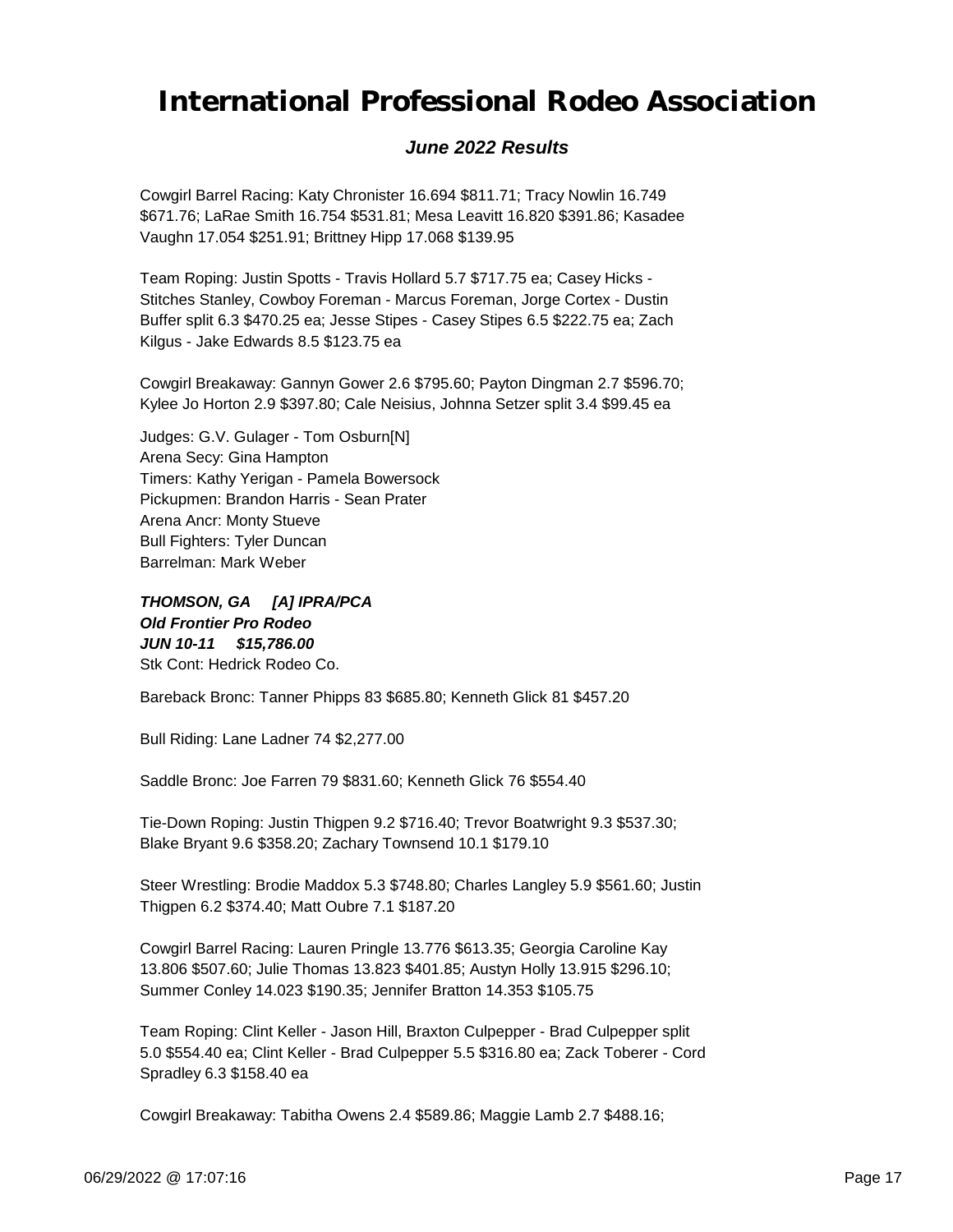### *June 2022 Results*

Grace Toberer 3.1 \$386.46; Paoten Rai Williams, Isabella Foltyn split 3.3 \$233.91 ea; Whitney Keller 3.4 \$101.70

Judges: Bo Waller - Hal Roberts Arena Secy: Wendy Speight Timers: Megan Leigh Ortiz - Wendy Speight Arena Ancr: JR McLelland[N] Bull Fighters: Jake England[N] Barrelman: Preston Broxson[N]

*JUN 11 \$8,730.00 BROOKVILLE, IN MSRA/IPRA\* Tri State 1st Responders Association Champ. Rodeo* Stk Cont: Three Bar J Rodeo Co.[N]

Bull Riding: Kevin Wickey 78 \$1,035.00

Tie-Down Roping: Clint Southworth 10.2 \$459.00; Tyler Balser 13.7 \$306.00

Steer Wrestling: Clay Fackler 9.9 \$486.00; Brandon Ragsdale 10.3 \$324.00

Cowgirl Barrel Racing: Savannah Moran 14.408 \$720.00; Randi McCoy 14.748 \$540.00; Makayla Dennis 14.909 \$405.00; Cassidy Beasley 14.936 \$270.00; Emily Stiles 14.995 \$202.50; Teha Richards 15.041 \$112.50

Team Roping: Maverick Becht - Corey Barnett 6.5 \$576.00 ea; Tom Bowling - Trevor Bowling 9.6 \$432.00 ea; Keith Hannah - Brandon Ragsdale 9.8 \$288.00 ea; Steve Shattuck - Cale Johnson 11.4 \$144.00 ea

Cowgirl Breakaway: Kennedy Hayes 3.5 \$594.00; Katelyn Gardner 3.6 \$396.00

*JUN 17-18-19 \$16,695.00 ALVINSTON, ON [A] IPRA Alvinston Pro Rodeo* Stk Cont: Rawhide Rodeo Co.

Bull Riding: Jack Miller 79 \$1,048.50; Tyler Bauer 72 \$629.10; Bryan O'Rourke 69 \$419.40

Saddle Bronc: Olivier Perreault 73 \$880.20; Gideon Stutzman 67 \$586.80

Tie-Down Roping: Jarod Nooren 9.9 \$687.60; Jason Thomson 12.5 \$515.70; Jordan Martin 13.0 \$343.80; Cody Mousseau 16.0 \$171.90

Steer Wrestling: Cody Mousseau 3.6 \$637.20; Matt Dewetering 3.8 \$477.90; Matthew Mousseau 4.2 \$318.60; Tyler Foster 4.4 \$159.30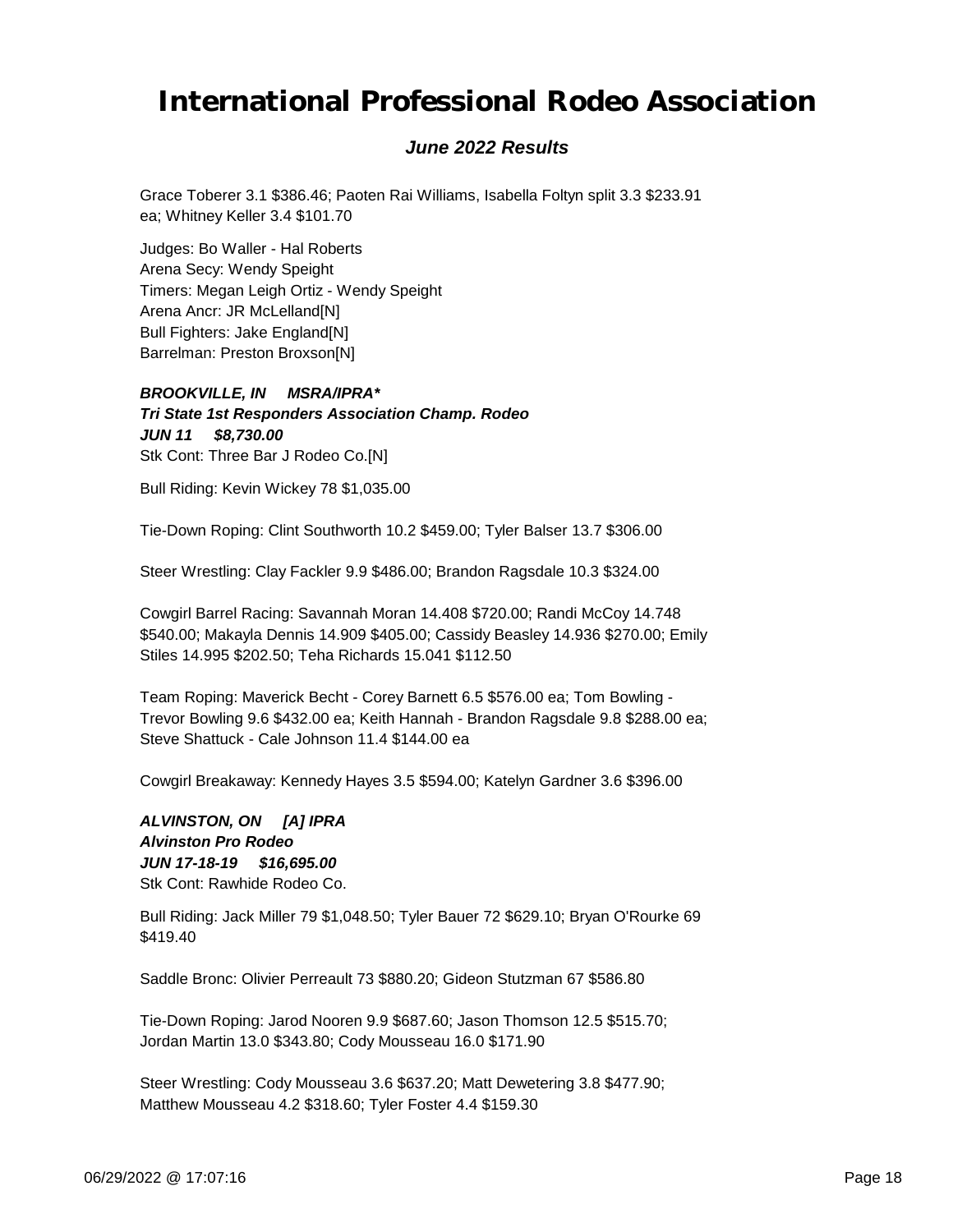### *June 2022 Results*

Cowgirl Barrel Racing: Olivia Jamieson 15.508 \$991.80; Madison Dewetering 15.735 \$820.80; Caitlin Willis 15.758 \$649.80; Patsy Wells 16.089 \$478.80; Mackenzie Murdoch 16.217 \$307.80; Amanda Craven 16.253 \$171.00

Team Roping: Kevin Hennings - Cory Machesney 6.4 \$678.60 ea; Cody Mousseau - Jarod Nooren 6.8 \$561.60 ea; Scott McMahon - Jarod Nooren 6.9 \$444.60 ea; Stewart Cahill - Jesse Kinsman 7.6 \$327.60 ea; Cody Mousseau - Trevor Dunk 7.9 \$210.60 ea; Scott McMahon - Tyler Foster 8.3 \$117.00 ea

Cowgirl Breakaway: Sheri Cahill 3.1 \$859.50; Olivia Jamieson 3.9 \$515.70; Jessie Nooren 4.7 \$343.80

*JUN 17-18-19 \$21,879.00 AYER'S CLIFF, QU [A] IPRA Rodeo d' Ayer's Cliff* Stk Cont: Equipe de Rodeo Quebec

Bareback Bronc: Carl Bernier 75 \$729.00; Pier-Anthony Boudreau 72 \$486.00

Bull Riding: Mirko Martineau 83 \$1,598.40; Dusty McMullen 82 \$1,065.60

Saddle Bronc: Gino Perron, Olivier Perreault split 66 \$607.50 ea

Tie-Down Roping: Thomas Lagace 8.3 \$699.48; Mathieu Gagnon 10.3 \$578.88; Lane Comtois 10.6 \$458.28; Scott McMahon 10.7 \$337.68; Gabriel Bergeron 11.7 \$217.08; Jordan Martin 13.0 \$120.60

Steer Wrestling: Dale Briere 4.5 \$790.83; Alexis Daigle 5.3 \$654.48; Kirkland Reaney 5.4 \$518.13; Jean-Philippe Boucher 5.8 \$381.78; Philippe Paquette 6.1 \$245.43; Simon Garon-Gravel 6.9 \$136.35

Cowgirl Barrel Racing: Susie Parisee 14.655 \$1,308.24; Tania Corbeil 14.868 \$1,137.60; Royer Marily 15.011 \$966.96; Julie Plourde 15.059 \$796.32; Sandrine Brunet 15.195 \$625.68; Cindy Paquet 15.223 \$455.04; Sabrina Plante 15.247 \$284.40; Nathalie Labelle 15.307 \$113.76

Team Roping: Mathieu Tourigny - Sebastien Couture 6.5 \$608.40 ea; Daniel Briand - Cody Maranda 7.0 \$456.30 ea; Scott McMahon - Jesse Kinsman 7.6 \$304.20 ea; Jean-Philippe Boucher - Mathieu Gagnon 8.8 \$152.10 ea

Cowgirl Breakaway: Josianna Roberge 2.8 \$845.64; Jordyn Riehl, Claudine Courchesne split 2.9 \$626.94 ea; Laurie Tremblay 3.2 \$408.24; Camille Dufour 3.3 \$262.44; Megan Lavoie 3.9 \$145.80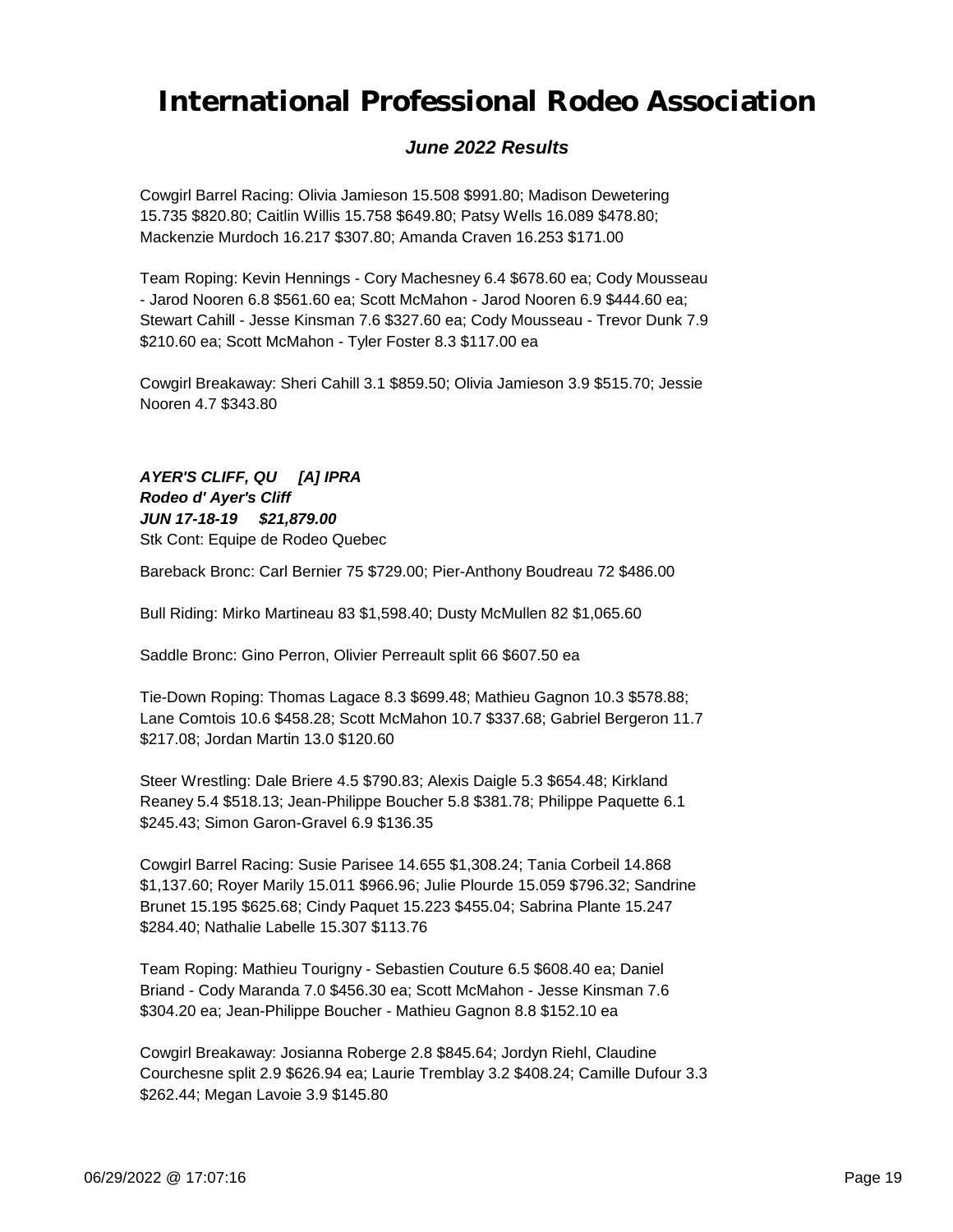### *June 2022 Results*

*JUN 17-18 \$7,812.00 BLAIRSVILLE, GA [B] IPRA/PCA Blairsville 11th Annual Pro Rodeo* Stk Cont: Hedrick Rodeo Co.

Bareback Bronc: Weston Hamilton 71 \$345.60; Tanner Phipps 70 \$230.40

Saddle Bronc: Hayden Phipps 80 \$345.60; Landon Marler 76 \$230.40

Tie-Down Roping: Chase Goble 9.2 \$477.00; Lane Webb 9.6 \$286.20; Hank Burgess 13.2 \$190.80

Steer Wrestling: Zachary Varner 4.6 \$414.00; Justin Raburn 5.2 \$248.40; Tanner Phipps 5.8 \$165.60

Cowgirl Barrel Racing: Josie Thompson 13.199 \$608.40; Lauren Pringle 13.624 \$456.30; Kayley Kennemer 13.637 \$304.20; Alyssa McFarland 13.720 \$152.10

Team Roping: Craig Flowers - Billy Lam 5.8 \$490.50 ea; Tyler Boatwright - Trevor Boatwright 7.4 \$294.30 ea; Justin Raburn - Cody Raburn 11.3 \$196.20 ea

Cowgirl Breakaway: Lynnsey Toole, Jodi Podskoc split 3.2 \$488.25 ea; Grace Milford 3.3 \$279.00; Ashley Teems 3.7 \$139.50

Photographer: Alysia Hargus Judges: Hal Roberts - David Speight Arena Secy: Wendy Speight Timers: Wendy Speight - Kylee Campbell[N] Pickupmen: Stacy Benton - Justin Hedrick Arena Ancr: Robert Blue Jeanes Bull Fighters: Randy Miller - Jacob Jackson Barrelman: Rob Gann

*JUN 17-18 \$13,068.00 BRISTOL, VA [A] IPRA/SRA Rodeo in the Valley* Stk Cont: Rafter M Rodeo Company

Bareback Bronc: Tanner Phipps 82 \$756.00; Houston Herbert 81 \$504.00

Saddle Bronc: Tristin McClain, Colt Bass split 77 \$630.00 ea

Tie-Down Roping: Cory Kirk 9.4 \$705.60; Cynch Whitsell 10.4 \$529.20; Clint Thomas 10.5 \$352.80; Dustin Hooper 11.7 \$176.40

Steer Wrestling: Lane Whitt 6.3 \$846.00; Kamerm Spillman 8.2 \$507.60; Trey Lloyd 9.2 \$338.40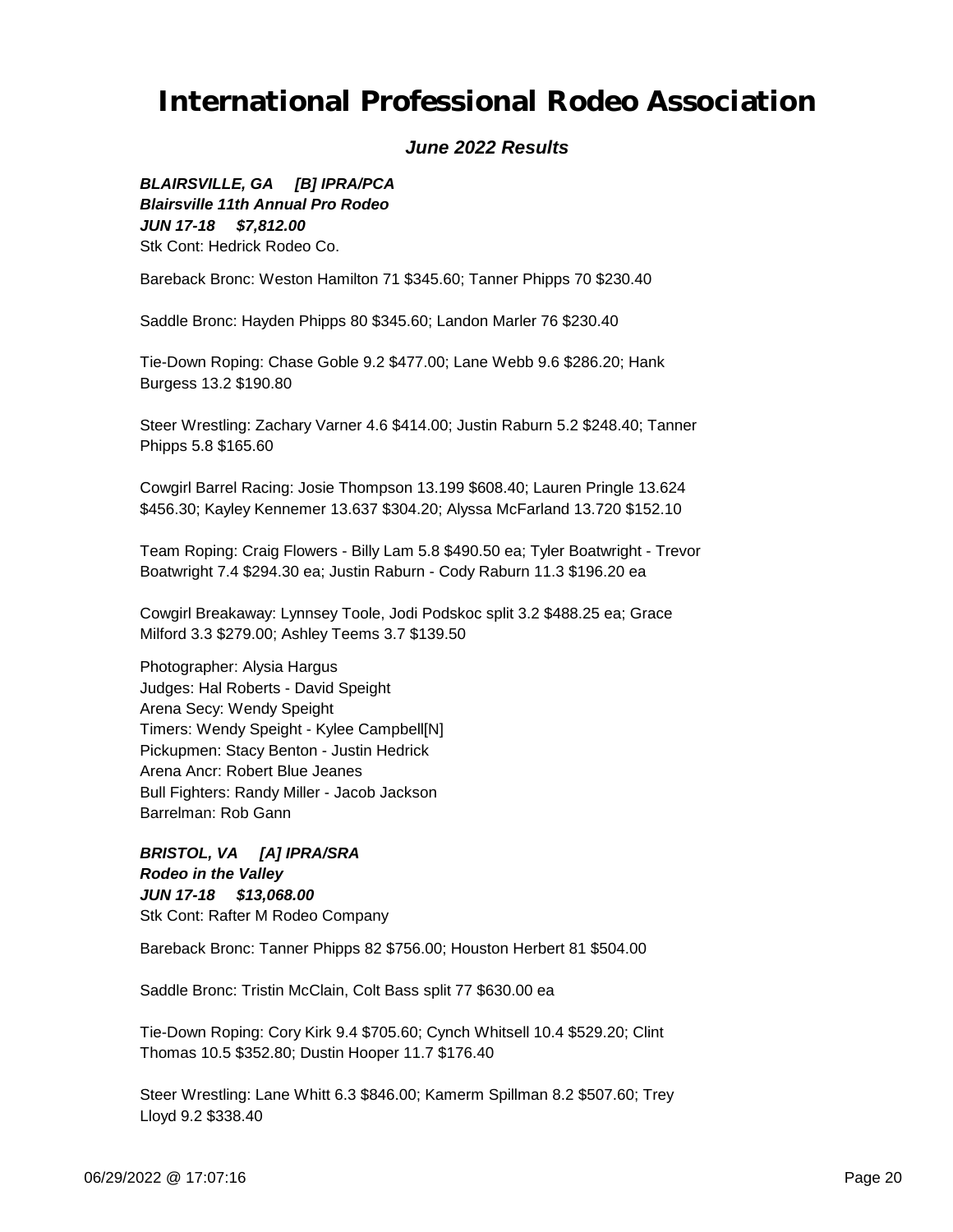### *June 2022 Results*

Cowgirl Barrel Racing: Julia Ladd 17.615 \$676.80; Laney Robinson 17.830 \$507.60; Madison Langille 18.061 \$338.40; Georgia Caroline Kay 18.097 \$169.20

Team Roping: Cole Lemaster - Rick Scruggs 6.7 \$583.20 ea; Cole Lemaster - J.T. Williams 6.9 \$437.40 ea; Masm Johnson - Blake Walker 8.2 \$291.60 ea; Trey lloyd - Alex Brooks 11.5 \$145.80 ea

Cowgirl Breakaway: Hayley Jo Dagenhart 2.2 \$720.36; Kolby Whitesell 2.4 \$596.16; Hannah Kirk 2.6 \$471.96; Grace Toberer, Tori Murdock split 12.0 \$285.66 ea; Anna Scott 12.2 \$124.20

Judges: Keith Madison - Jeff Whittaker Arena Secy: Jill Morris Timers: Cheyenne Marie Northall Pickupmen: McKinley Belvin[N] - Logan Moore Arena Ancr: Mark Northall Bull Fighters: Dakota Brown - Tyler Furr Barrelman: Mike Wentworth

*JUN 17-18 \$14,623.16 FRANKLIN, GA SPRA/IPRA B & B Productions Sheriff's Rodeo* Stk Cont: Oubre Rodeo Co.

Bareback Bronc: West Mitchell 71 \$341.28; Tony McDowell 67 \$227.52

Bull Riding: Cole Ivey 88 \$1,731.60

Saddle Bronc: Hayden Phipps 82 \$568.80

Tie-Down Roping: Chase Goble 8.6 \$607.68; Glen Freels, Cash Goble split 8.7 \$379.80 ea; Cooper Christensen 9.0 \$151.92

Steer Wrestling: Lex Owens 3.4 \$574.43; Zachary Townsend, Kory Spirey split 4.0 \$323.88 ea

Cowgirl Barrel Racing: Shelby Bradon, Julie Thomas split 14.457 \$780.37 ea; Holley Corey 14.466 \$559.51; Katie Gordoh 14.659 \$412.27; Michelle Quinn 14.661 \$265.03; Lauren Pringle 14.668 \$147.24

Team Roping: Billy Berry - Shane Edmonson 5.1 \$662.18 ea; Cody Pringle - Dustin Brown 5.2 \$525.85 ea; Zeb Chapman - Shane Edmonson 5.5 \$389.52 ea; Cooper Stone - Dawson Boswell, Zeb Chapman - Jason Hill split 5.9 \$185.02 ea

Cowgirl Breakaway: Kelsey Mabry, Ryann Hernandez split 2.4 \$662.64 ea; Ashlee Freels, Elisabeth Erickson split 2.5 \$358.48 ea; Rachel Kittle 2.6 \$130.36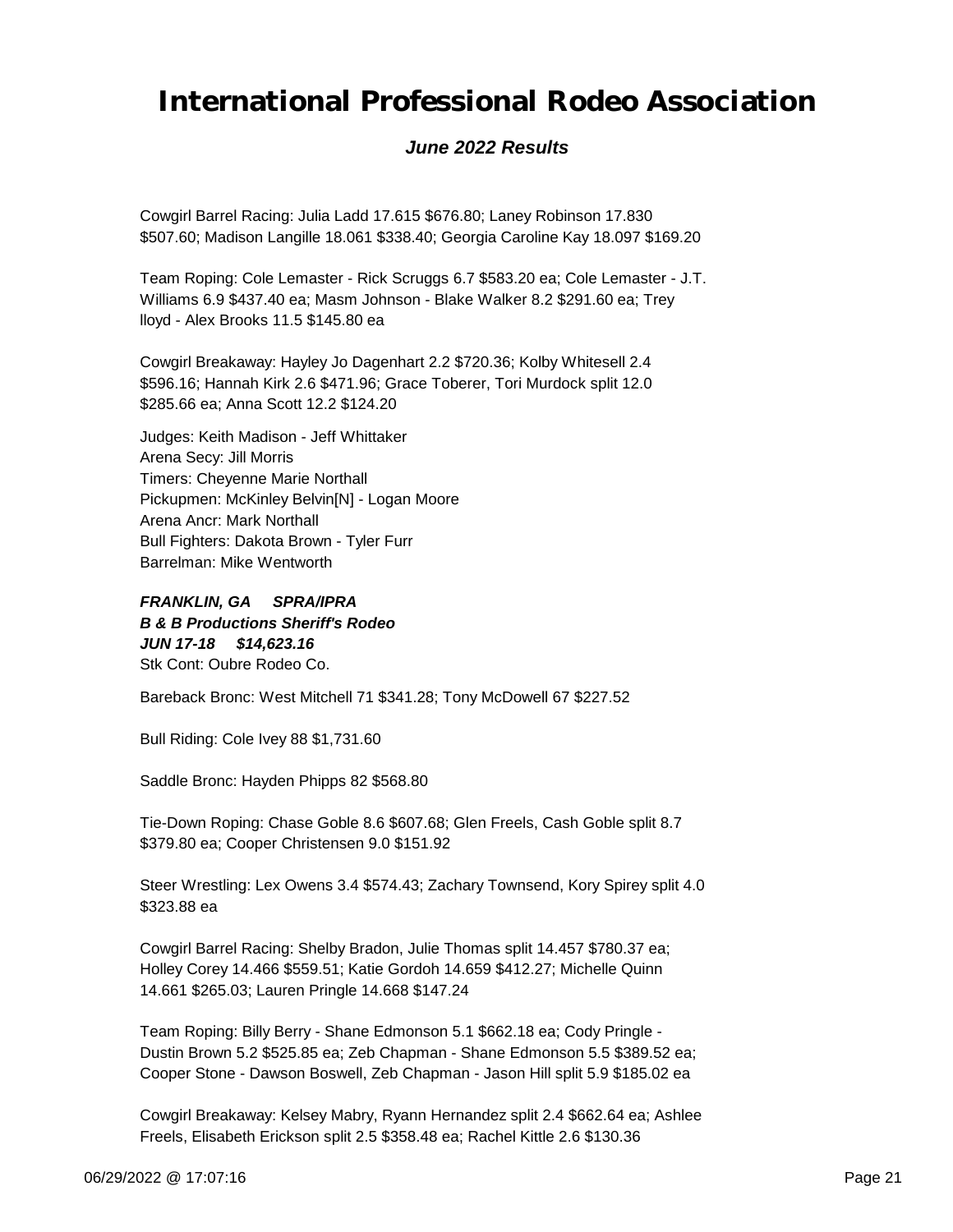#### *June 2022 Results*

*JUN 17-18 \$12,699.00 HUNTINGDON, PA [A] IPRA/APRA Huntingdon Showdown* Stk Cont: Lucky E Rodeo Co.[N]

Bareback Bronc: Bump Postlethwait 79 \$734.40; Tyler Waltz 77 \$489.60

Saddle Bronc: Clint Franks 73 \$831.60; Kaul Runfola 61 \$554.40

Tie-Down Roping: Tanner Naylor 10.9 \$489.60; Tim Naylor 11.6 \$367.20; Owen Larrick 11.8 \$244.80; Colby Clement 12.9 \$122.40

Steer Wrestling: Cooper Smitley 6.3 \$640.80; Billy Natale 6.8 \$480.60; Chaz McGuire 9.2 \$320.40; Ayden White 26.4 \$160.20

Cowgirl Barrel Racing: Janet Kerr 14.881 \$702.09; Laura Lee Thomas 15.235 \$581.04; Anna Poorbaugh 15.256 \$459.99; Jamie Fowler 15.272 \$338.94; Lisa Barone 15.279 \$217.89; Kristen Buchleitner 15.286 \$121.05

Team Roping: Rob Wright - Tyler Zebrovious 14.2 \$648.00 ea; Ruste Pittman - Tina Pittman 18.5 \$432.00 ea

Cowgirl Breakaway: Sierra Galusha 2.2 \$777.78; Cassie Vaughan 2.3 \$643.68; Alexia Wood 2.7 \$509.58; Beth Papotnik 2.8 \$375.48; Emma Watts, Rylee George, Maggie King split 3.0 \$125.16 ea

Photographer: Katrina Lawecki Judges: Roger Stockton - Tom Tucci Arena Secy: Paula O'Neil Timers: Paula O'Neil - Heather Everson[N] Pickupmen: Rob Wright - Tye Eglin[N] Arena Ancr: Greg Simas[N] Bull Fighters: Austin Ganley[N] - Christian Thurman[N] Specialty Acts: Dustin R Jenkins

*JUN 17-18 \$12,483.00 JASPER, AL PCA/IPRA Walker County Cattlemen's Pro Rodeo* Stk Cont: 4L & Diamond S Rodeo Co.[N]

Bareback Bronc: Collin Roland 79 \$421.20; Conner Griffith 71 \$280.80

Saddle Bronc: Kody Rinehart, Joe Farren split 82 \$351.00 ea

Tie-Down Roping: Shane Overby 8.9 \$633.60; Marcus Theriot 9.1 \$475.20;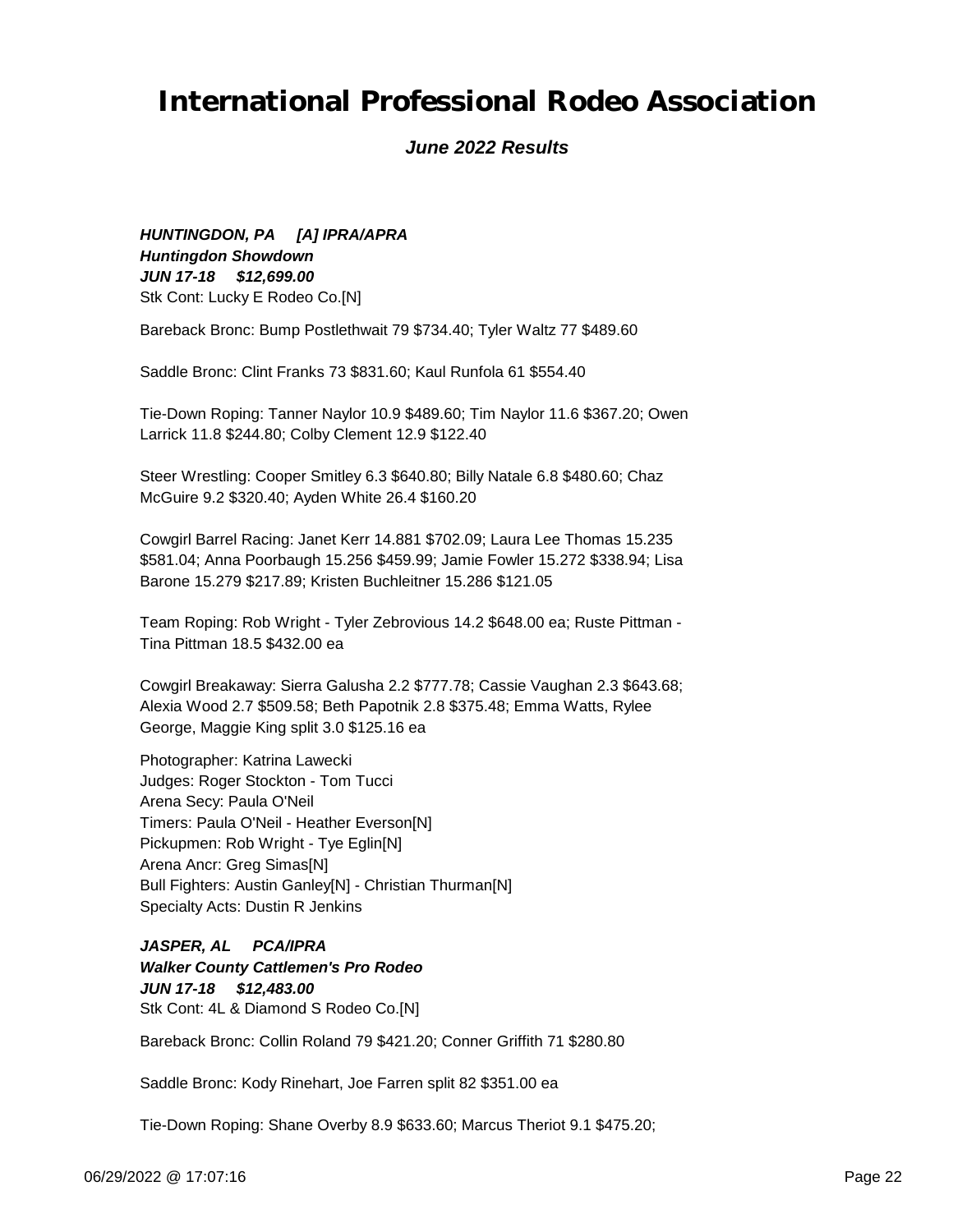#### *June 2022 Results*

Conner Griffith, Austin Davis split 9.7 \$237.60 ea

Steer Wrestling: Austin Davis 4.8 \$626.04; Brodie Maddox 5.7 \$439.56; Garrett Brandon 6.2 \$266.40

Cowgirl Barrel Racing: Julie Goodrich 12.856 \$902.70; Brooke Pope 12.930 \$716.85; Leann lowry 12.984 \$531.00; Lauren Wilson 13.010 \$345.15; Julie Thomas 13.095 \$159.30

Team Roping: Marcus Theriot - Cole Curry 5.0 \$810.00 ea; Will Clark - Derrick Crawford 5.3 \$607.50 ea; Billy Berry - Shane Edmonson 5.4 \$405.00 ea; Will Clark - Tyler Winans 5.5 \$202.50 ea

Cowgirl Breakaway: Chelsey Abernathy, Shelby Osceola split 2.4 \$510.30 ea; Gracie Anna Green 2.8 \$291.60; Talese Berry 3.1 \$145.80

*JUN 17-18 \$64,260.00 JAY, OK [A] IPRA/ACRA\* Mid America Pro Rodeo* Stk Cont: TK Pro Rodeo Co.

Bareback Bronc: Yance Day 79 \$1,468.80; Rusty Stewart 77 \$1,101.60; Quintonn Lunsford 75.5 \$734.40; Brad Gower, Jesse Troyer split 72 \$183.60 ea

Bull Riding: Dason Janes 85.5 \$2,484.00; Cannon Cravens 83.5 \$1,490.40; Jake Roddy 81.5 \$993.60

Saddle Bronc: Timothy Troyer 77 \$1,555.20; Blane Stacy 75 \$1,166.40; Tyler Arnold, Brandon Lansford split 69 \$583.20 ea

Tie-Down Roping: JC King 8.2 \$1,664.28; Paul Tierney 8.5 \$1,447.20; Ty Kirby 8.7 \$1,230.12; William Whayne 8.8 \$1,013.04; Calvin Johnson 9.2 \$795.96; Tylen Layton 9.5 \$578.88; Blake Deckard 9.7 \$361.80; Austin Lawrence 9.9 \$144.72

Steer Wrestling: Dawson Fenix 4.7 \$1,167.48; Wade Kunze 5.3 \$1,015.20; Johnny Jones 6.3 \$862.92; Stewart Gulager 6.6 \$710.64; Casey Stone 6.7 \$558.36; Tyler Harris 9.4 \$406.08; Ross McGuire 12.6 \$253.80; Traden Anderson 13.9 \$101.52

Cowgirl Barrel Racing: Cari Titsworth 14.099 \$1,689.12; Ashley Moore 14.223 \$1,468.80; Baylee O'Leary 14.284 \$1,248.48; Hannah Hammock 14.294 \$1,028.16; Mary Brooks 14.386 \$807.84; Trisha Walden 14.515 \$587.52; Stephanie Joyner 14.526 \$367.20; Kyanne Stephens 14.590 \$146.88

Team Roping: Braxton Culpepper - Brad Culpepper 4.8 \$2,806.92 ea; Adam Rose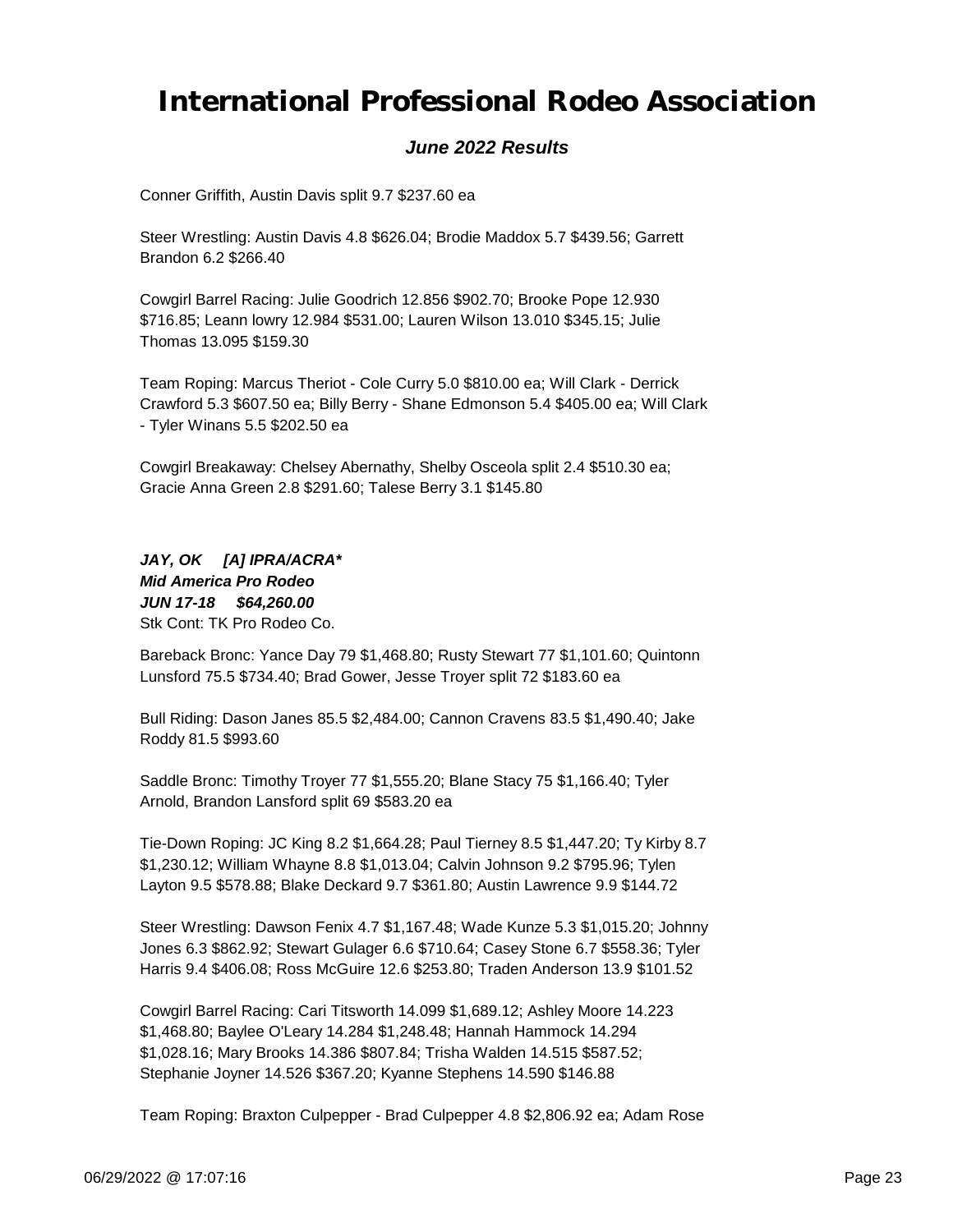### *June 2022 Results*

- Cooper Freeman 5.0 \$2,440.80 ea; Tucker Earp - Blake Larmon, Adam Rose - Jake Edwards split 5.1 \$1,891.62 ea; Brent Mibb - Lane Reeves 5.2 \$1,342.44 ea; Eric Flurry - Tyler Hutchins, Paul Hefner - Joe Smith split 5.4 \$793.26 ea; Trevor Howard - Cody Heflin 5.5 \$244.08 ea

Cowgirl Breakaway: Addee Carder, Tamara Smith split 2.1 \$1,648.62 ea; Halle Tatham 2.5 \$1,303.56; Kylee Jo Horton 2.6 \$1,073.52; Jessie Ishmael, Mollie Ann Bassett split 2.7 \$728.46 ea; Jacoby Johnson, Gannyn Gower split 2.8 \$268.38 ea

Photographer: Michael Roberts Judges: Mark Kreder - Kip Huddleston Arena Secy: Leslie Maker Timers: Regina Huddleston - Sheila Stueve Pickupmen: Sean Prater - Wyatt Kilgore Arena Ancr: Monty Stueve Bull Fighters: Bradley Moseley - Cody Moseley

*JUN 17-18 \$6,075.01 MARION, AL PCA/IPRA 27th Annual Marion Rodeo* Stk Cont: 3R Rodeo Company

Tie-Down Roping: Bo Brown 9.2 \$465.30; Ryder Ladner 9.4 \$326.70; Blayne Saine 9.5 \$198.00

Steer Wrestling: Waylon Stuckey 4.9 \$433.58; Wyatt Newman 5.0 \$304.43; Taylor White 5.9 \$184.50

Cowgirl Barrel Racing: Austyn Holly 16.641 \$666.00; Carlie Hodges 16.718 \$499.50; Angela Hudson 16.816 \$333.00; Morgan Barrett 17.011 \$166.50

Team Roping: Jud Gully - Stephen Bland 5.6 \$513.00 ea; Charlie Day - Phillip Kelce 6.2 \$342.00 ea

Cowgirl Breakaway: Tabitha Owens 2.1 \$472.50; Sally Courville 3.4 \$315.00

#### *JUN 17 \$13,749.31 MARION, MI [B] IPRA/MSRA Marion Fair Championship Rodeo* Stk Cont: Flying Star Rodeo Co.

Bareback Bronc: Blayn Houghston 63 \$504.90

Bull Riding: Trevor Taghon 78.5 \$603.45; Lane Nelson 74 \$362.07; Lawayne Wickey 72.5 \$241.38

Saddle Bronc: Noah Peters 65 \$612.90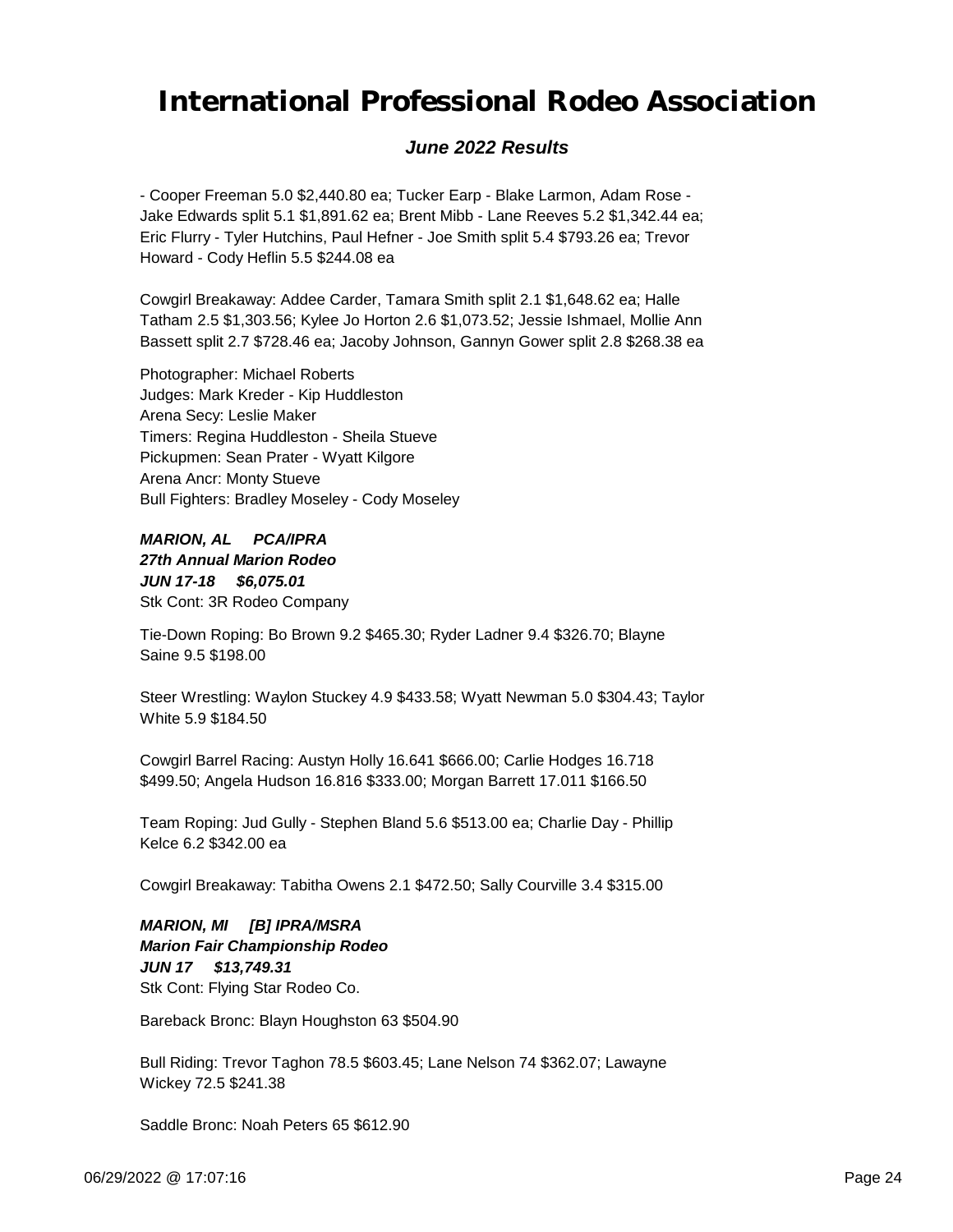### *June 2022 Results*

Tie-Down Roping: David Windon 14.2 \$468.45; Eric Schnitz 14.9 \$281.07; Jeff Fuerhing 23.5 \$187.38

Steer Wrestling: Evan Miller 4.7 \$594.54; Charles Griffin 16.9 \$396.36

Cowgirl Barrel Racing: Emily Golden 13.793 \$1,086.02; Leah Kuipers 14.114 \$898.78; Brandy Kuripla 14.182 \$711.53; Cassidy Beasley 14.235 \$524.29; Megan Young 14.262 \$337.04; Patsy Minton 14.295 \$187.25

Team Roping: David Windon - Jake Hawkins 5.8 \$644.80 ea; Stephen Stiteler - Jesse Hawkins 7.0 \$533.63 ea; Rob Pyne - Dusty Link 7.4 \$422.46 ea; Caleb Bope - Ciro Lopez 10.6 \$311.28 ea; Seth Madry - Dan Cline 11.9 \$200.11 ea; Rob Pyne - Dan Cline 12.5 \$111.17 ea

Cowgirl Breakaway: Samantha Bennet 2.4 \$522.00; Kayla Keller 3.6 \$391.50; Erica Matherly 4.1 \$261.00; Cassidy Beasley 4.2 \$130.50

Judges: Joe Crawford - Charles Griffin Arena Secy: Randy R Frost Timers: Randy R Frost - Ciarra Engstrom[N] Pickupmen: Star Hughston - Travis Robertson[N] Arena Ancr: Matt McGee[N] Bull Fighters: Jamie Cotton[N] - Ty Hubbard[N] Specialty Acts: Trey Casey

*JUN 17-18 \$15,826.45 PADUCAH, KY LSR/IPRA McCracken Co. Kiwanis Fair Rodeo* Stk Cont: Lone Star Rodeo

Bareback Bronc: Jackson Jeremy Poe 73 \$375.30; Colton Meadows 68 \$250.20

Bull Riding: Hayden Konrad 78 \$1,620.00

Saddle Bronc: Rudy Troyer 76 \$410.40; Koy Kennedy 75 \$273.60

Tie-Down Roping: Chism Goodrich 10.0 \$694.80; Tyler Brooks, Cliff Goodrich split 12.0 \$434.25 ea; Clint Madison 12.5 \$173.70

Steer Wrestling: Seth McDaniel 5.6 \$513.95; Kyle Hamrick 6.0 \$360.85; JC Duncan 7.5 \$218.70

Cowgirl Barrel Racing: Madison McFall 16.107 \$758.20; Julie Goodrich 16.124 \$627.48; Amber Pendel 16.175 \$496.75; Nicole Thomas 16.297 \$366.03; Amber Mostoller- Wrye 16.369 \$235.30; Josie Luttrell 16.435 \$130.72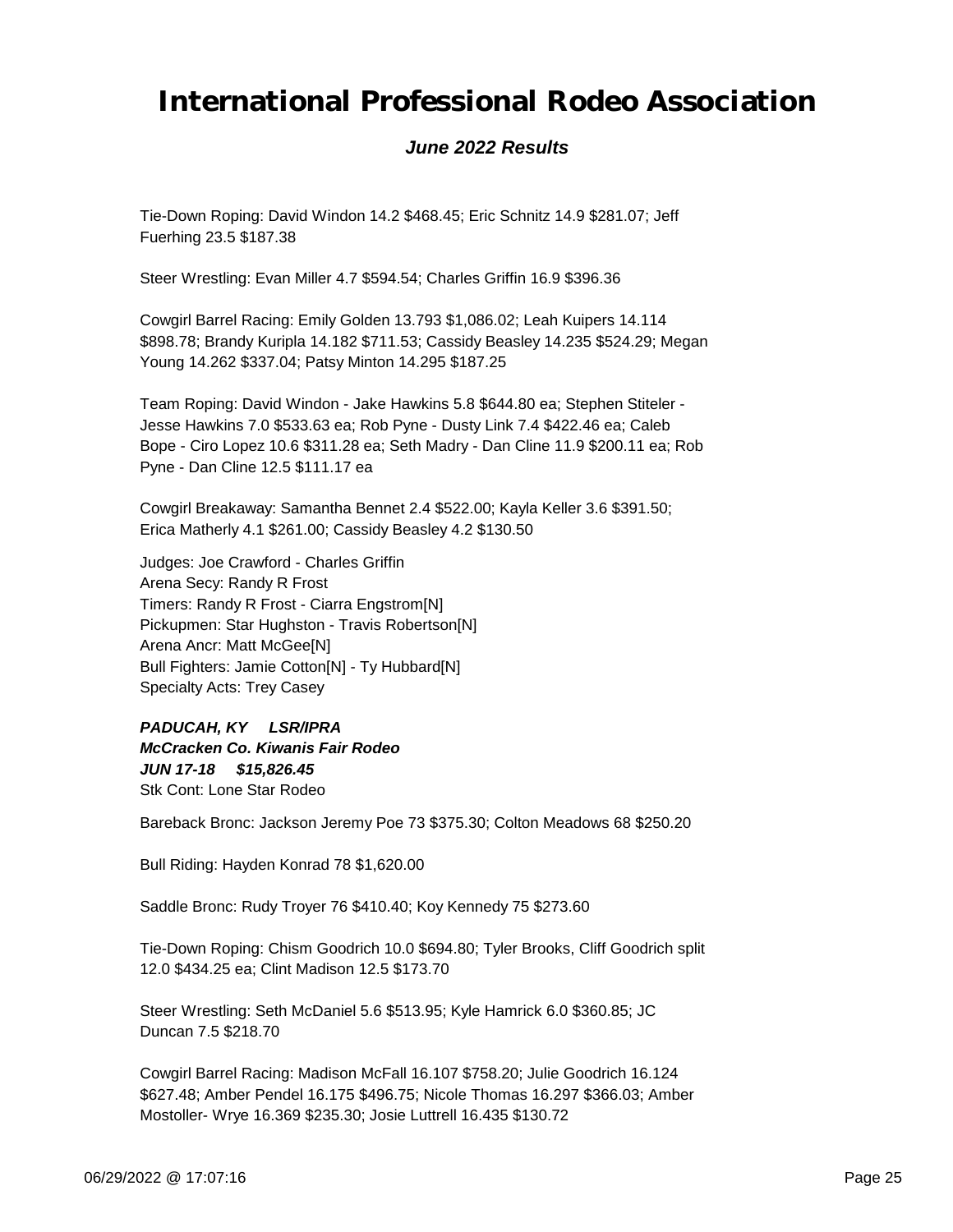### *June 2022 Results*

Team Roping: Will Clark - Josh Clayton 5.5 \$794.75 ea; Devin James - Tucker Kail 6.1 \$657.72 ea; Brady Schmidt - Derrick Crawford 6.8 \$520.69 ea; Josey Robertson - Kolton Powell 7.8 \$383.67 ea; Preston Fox - Kenny Cook 8.3 \$246.64 ea; Isaac Darnell - Ben Metsker 11.1 \$137.02 ea

Cowgirl Breakaway: Danielle Hart 3.1 \$670.14; Taylor Davis 3.4 \$532.17; Kelsie Chutts 4.0 \$394.20; Josie Robertson, Vanessa Madison split 4.1 \$187.24 ea

*JUN 17-18 \$7,938.00 PAOLI, IN [A] IPRA\* Orange County Championship Rodeo* Stk Cont: Flying S Ranch and Rodeo

Bareback Bronc: Stetson Bierman 80 \$685.80; Kenneth Glick 75.5 \$457.20

Saddle Bronc: Rudy Troyer 73 \$734.40; Tyler Freeman 66 \$489.60

Tie-Down Roping: Clay Yadon 9.0 \$450.00; Caden Talip 12.3 \$270.00; RET Turner 15.8 \$180.00

Steer Wrestling: Lane Deckard 23.1 \$333.00

Cowgirl Barrel Racing: Haley Fauste 13.497 \$712.80; Cheyenne McKnight 13.549 \$534.60; Shellane Piatt 13.589 \$356.40; Addalyn Ketron 13.755 \$178.20

Team Roping: Clint Fly - Preston Fox 12.7 \$445.50 ea; Caden Talip - Josh Gannon 12.8 \$267.30 ea; Josh Gannon - Caden Talip 16.1 \$178.20 ea

Cowgirl Breakaway: Adrienne Trainor 3.0 \$464.40; Jessica Zimmerman 4.9 \$309.60

Judges: Alan Coleman - Shawn Coleman Arena Secy: Connie Cressman Timers: Connie Cressman - Donnie Cressman Pickupmen: Clay Norris[N] - Shawn Spaulding Arena Ancr: Aaron Platt Bull Fighters: Shane Grounds - Weston Vest[N] Barrelman: Jay Martin[N] Specialty Acts: Annabelle Kindred - Jay Martin[N] All Around Cowboy: Rudy Troyer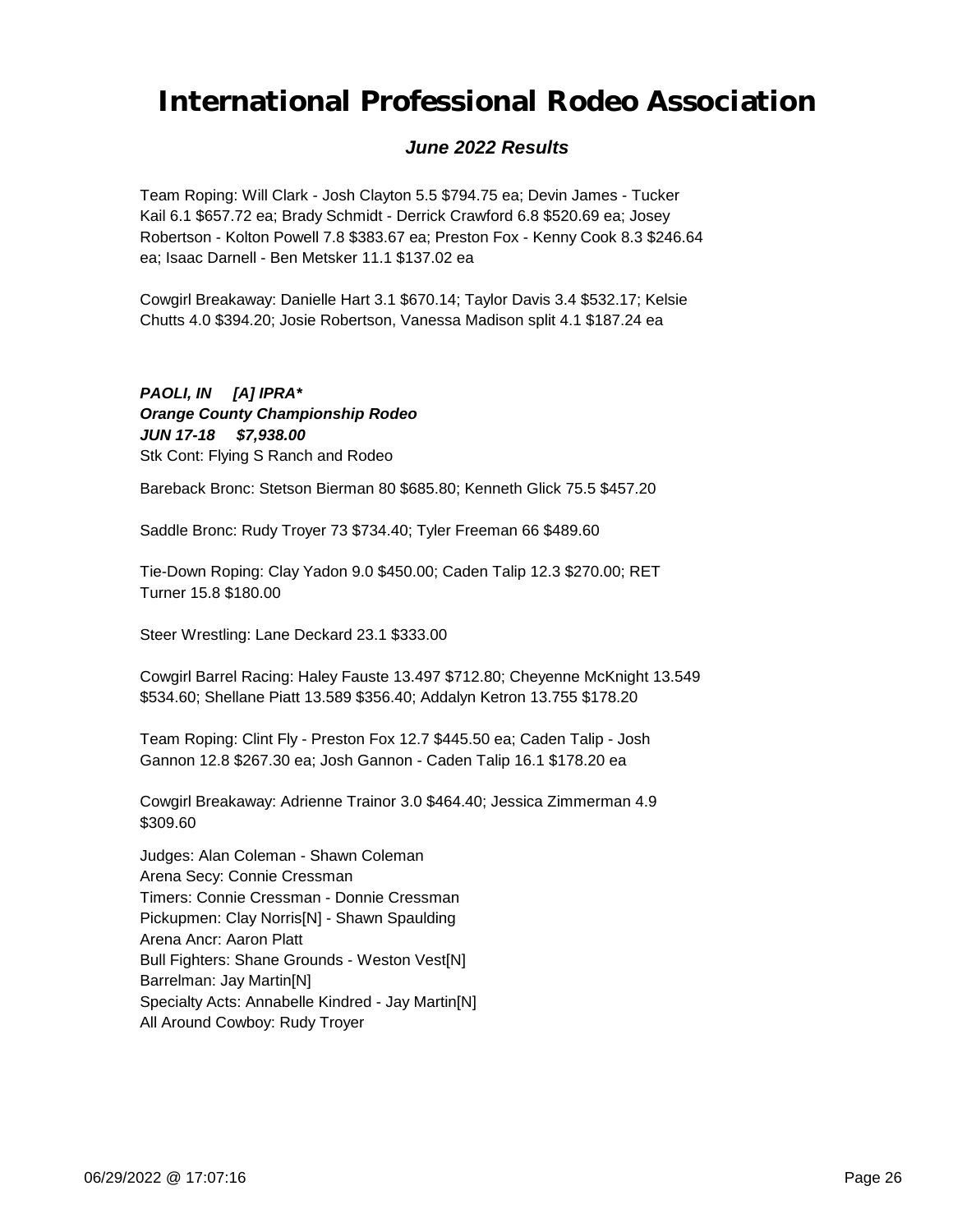### *June 2022 Results*

*JUN 17-18 \$23,192.19 POLKVILLE, NC [B] IPRA/SRA Rodeo Polkville Presented by Polkville Baptist Church* Stk Cont: Rafter 3 Rodeo Company

Bareback Bronc: Kameron Merck 71 \$589.50; Harold Miller 70 \$353.70; Cole File 68 \$235.80

Bull Riding: Lane Edwards 84 \$1,230.66; Kameron Merck 81 \$820.44

Saddle Bronc: Tyler Pruitt 76 \$819.00

Tie-Down Roping: Dustin Jacobson, Cynch Whitesell split 10.0 \$541.40 ea; Luke Bullard, Jacob Dagenhart split 10.6 \$337.10 ea; Thomas Linton 11.3 \$183.87; Trevor Boatwright 11.7 \$102.15

Steer Wrestling: Danny Pyles 3.8 \$558.00; Dustin Jacobson 4.0 \$418.50; Lane Whitt 4.6 \$279.00; Trey Lloyd 5.0 \$139.50

Cowgirl Barrel Racing: Georgia Caroline Kay 15.420 \$1,302.39; Katelyn Donnelly 15.530 \$1,077.84; Jada McCall 15.863 \$853.29; Bristol Norris 15.918 \$628.74; Tracey Perryman 15.947 \$404.19; Sarah Craver 15.996 \$224.55

Team Roping: Heath King - Tanner Saunders 5.0 \$1,141.88 ea; Daniel McLamb - Tanner Saunders 5.7 \$945.00 ea; J.D. Young - Blake Walker 6.0 \$748.13 ea; Will Rector - Jarred Linton 6.8 \$551.25 ea; Mason Johnson - Blake Walker 10.9 \$354.38 ea; Cole Lemaster - JT Williams 11.2 \$196.88 ea

Cowgirl Breakaway: Callie Garrison, Tori Murdock split 2.1 \$884.84 ea; Grace Toberer, Grace Bryant split 2.3 \$550.94 ea; Anna Scott 2.4 \$300.51; Mikayla Joh Almond, Rhegan Greene split 2.7 \$83.48 ea

Judges: Brian Scruggs[N] - Jake Leonard Arena Secy: Cansas Graham Timers: Cansas Graham - Keri Futrell Pickupmen: Walter Graham - Jacob Dagenhart Arena Ancr: Tyler Brown Bull Fighters: Miles Jones[N] Barrelman: Robbie Hodges[N] Specialty Acts: Thornton Family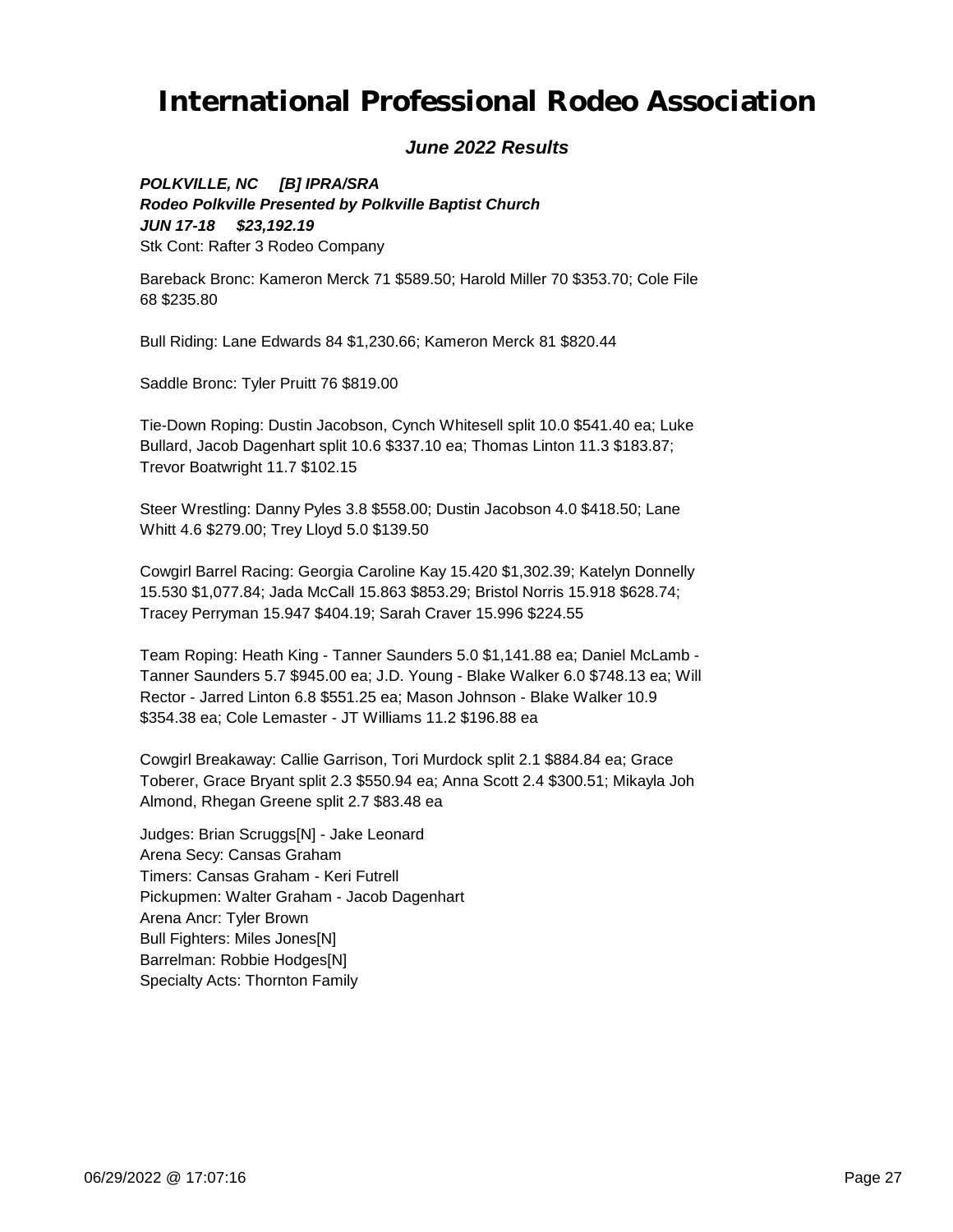### *June 2022 Results*

*JUN 17-18 \$8,928.00 TISHOMINGO, OK [B] IPRA/UPRA Murray State College Pro Rodeo* Stk Cont: G Money Rodeo Co.

Bareback Bronc: Brad Gower 78 \$558.00

Saddle Bronc: Eli Hershberger 70 \$432.00; Brett Coffman 62 \$288.00

Tie-Down Roping: Walker Akins 9.8 \$423.00; Wyatt Muggli 11.0 \$317.25; Blake Carter 11.1 \$211.50; Layton Little 11.4 \$105.75

Cowgirl Barrel Racing: Sherri Barnes 17.598 \$747.00; Tana Renick 17.733 \$560.25; Stephanie Joyner 17.805 \$373.50; Heather Colletti 17.987 \$186.75

Team Roping: Blake Hughes - Braxton Wade 5.6 \$693.00 ea; Dustin Morgan - Jessen James, Tavis Walters - Braxton Wade, Wyatt Muggli - Trevor Connolly split 6.0 \$346.50 ea

Cowgirl Breakaway: Keeley Senn 2.4 \$504.00; Gracie Smith 2.8 \$378.00; Carter Howell 6.3 \$252.00; Rebekah Davis 19.0 \$126.00

Judges: Steve Ratchford - Gary Belkham Arena Secy: Sharon Mendell Timers: Tabitha Wren - Shawn Smith Pickupmen: Dylan Shelton[N] - Josh Morillo Arena Ancr: Brandon Wren Bull Fighters: Jacob Gaines - Jerry Casey Specialty Acts: Jerry Casey

*JUN 17-18 \$6,525.00 TRYON, NC [C] IPRA/SRA Fence Equestrian Center Pro Rodeo* Stk Cont: Ken Treadway Rodeo Company,LLC

Bareback Bronc: Harold Miller 73 \$297.00; Cole Williams 71 \$198.00

Bull Riding: Zeke Benge 74 \$855.00

Tie-Down Roping: Coy Wilson 12.2 \$351.00; Tyler Willis 29.0 \$234.00

Cowgirl Barrel Racing: Hannah Warlick 14.392 \$756.00; Chelsea Baartlett 14.494 \$567.00; Tracey Perryman 14.518 \$378.00; Katelyn Rambo 14.632 \$189.00

Team Roping: Cole Lemaster - JT Williams 6.2 \$450.00 ea; Caleb Norris - Landon Lee 6.5 \$270.00 ea; Brandon Clayton - Kristopher Clayton 7.3 \$180.00 ea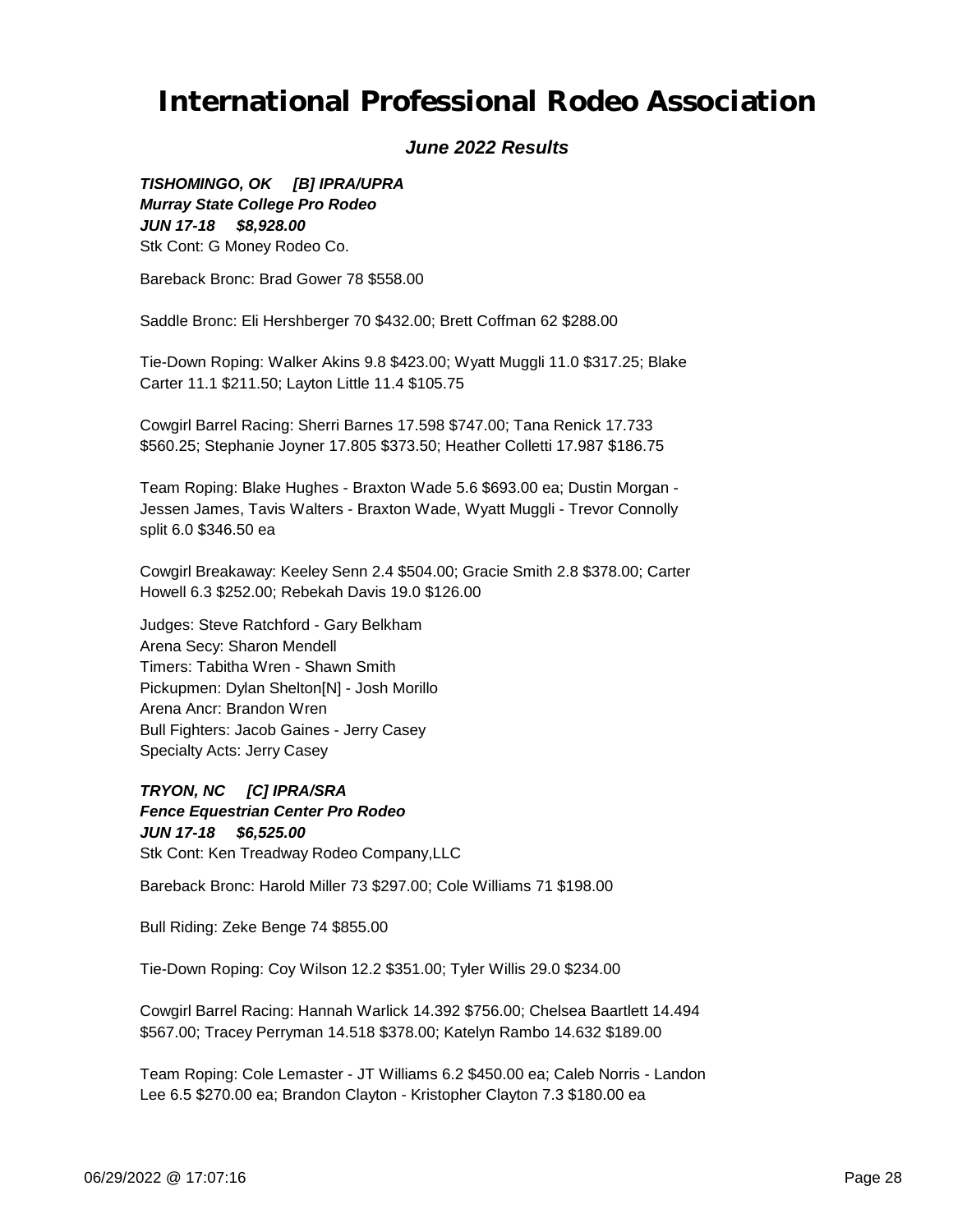### *June 2022 Results*

Cowgirl Breakaway: Leah Hunter 14.0 \$900.00

Judges: James 'Jimmy' Halpin - Greg O'Dell Arena Secy: Shelley Halpin Timers: Shelley Halpin - Kathy Camak Pickupmen: Tyler Chappell - Tyler Willis Arena Ancr: David Brewer Bull Fighters: Seth Mark Reed - Cody Mullinax Barrelman: John Nettles

*JUN 18 \$9,498.00 NEW VIENNA, OH MSRA/IPRA\* New Vienna Police K9 Association Rodeo* Stk Cont: Three Bar J Rodeo Co.[N]

Bareback Bronc: Joshua S. Morris 73 \$327.00; Job Dunlavey 72 \$216.00

Bull Riding: Tyler Manor 78 \$675.00

Tie-Down Roping: Blake Andis 11.4 \$504.00; Evan Corzatt 12.0 \$378.00; Paxton Rodriguez 13.6 \$252.00; Joshua Rorig 22.0 \$126.00

Steer Wrestling: Rob Lawlyes 6.2 \$405.00; Cooper Smitley 12.4 \$243.00; Paxton Rodriguez 18.4 \$162.00

Cowgirl Barrel Racing: Megan Wilken 15.709 \$720.00; Barbara Schrock 16.132 \$540.00; Randi McCoy 16.181 \$405.00; Jessica Hopkins 16.279 \$270.00; Cassidy Beasley 16.455 \$202.50; Cheyenne Honigman 16.489 \$112.50

Team Roping: Kacey Stoller - Jason Crist 8.4 \$540.00 ea; Riely Hanes - Paxton Rodriguez 10.2 \$405.00 ea; Luke Dean - Zack Lindamood 12.7 \$270.00 ea; Justin McMillion - Jason Crist 12.9 \$135.00 ea

Cowgirl Breakaway: Kendal Woltz 4.0 \$504.00; Jessica Fisher 4.4 \$378.00; Nikki Jackson 4.7 \$252.00; Emma Wyant 13.2 \$126.00

*JUN 23-24-25 \$17,037.00 MONTICELLO, IL [A] IPRA/MRCA 67th Annual Piatt County Trail Blazers Rodeo* Stk Cont: Wooten Rodeo Company

Bareback Bronc: Brett Moffett 70 \$734.40; Ruben Saucedo 68 \$489.60

Saddle Bronc: Rowdy Chesser 70 \$1,224.00

Tie-Down Roping: Clay Yadon 9.0 \$871.74; Paul Shafer 9.6 \$721.44; Jacob Rorig 10.4 \$571.14; Ty Kirby, Justin McSorley split 10.9 \$345.69 ea; Ty Owens 11.1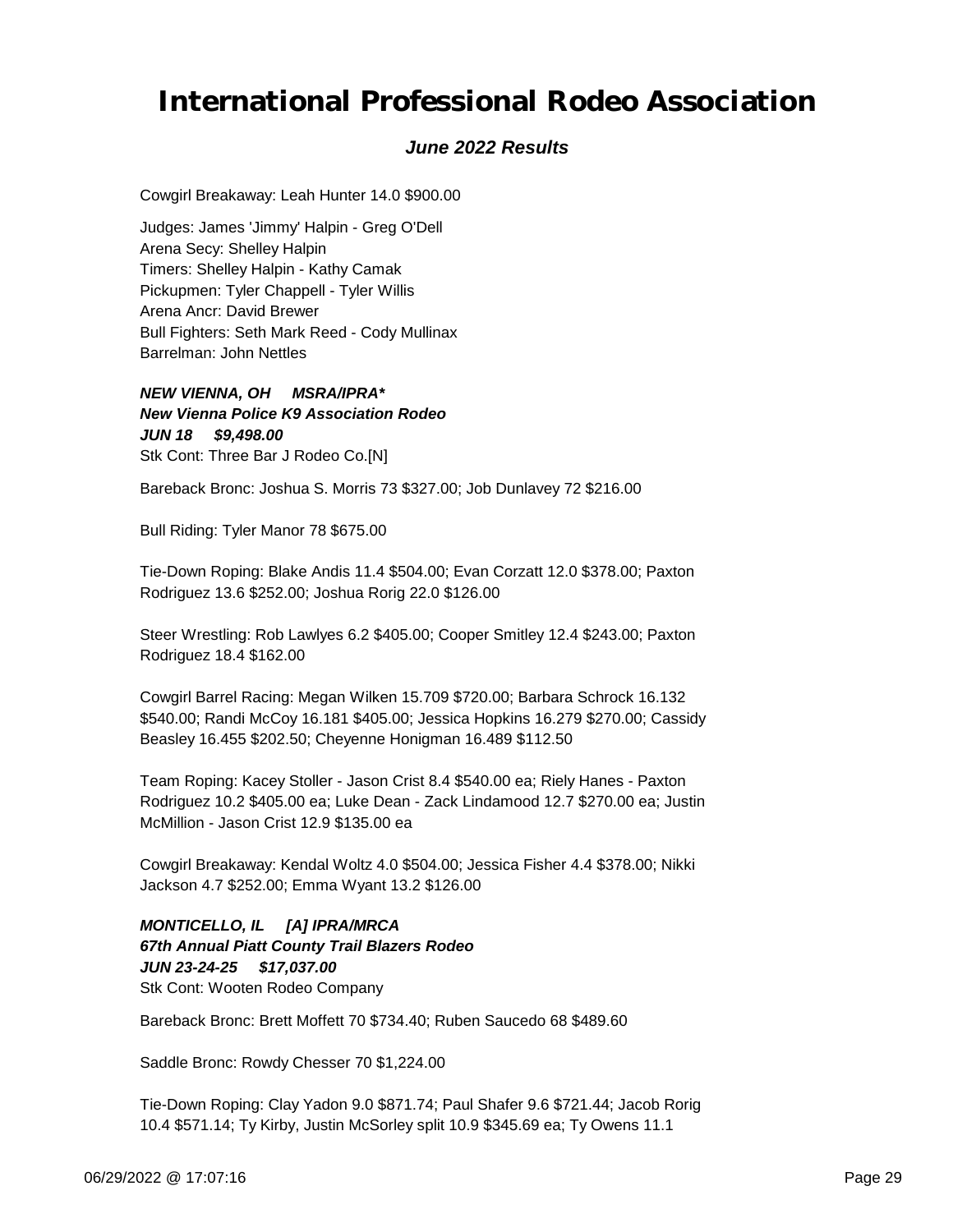### *June 2022 Results*

#### \$150.30

Steer Wrestling: Colten Strahan 5.1 \$589.86; Noel Strahan 5.7 \$488.16; Matt Dewetering 5.8 \$386.46; Lane Deckard 9.8 \$284.76; Brandon Ragsdale 16.8 \$183.06; Dorian Autman 23.4 \$101.70

Cowgirl Barrel Racing: Ashley Ketron 15.158 \$1,036.17; Haley Patterson 15.204 \$857.52; Jessica Hopkins 15.366 \$678.87; Paige Bradford 15.552 \$500.22; Kara Kreder 15.581 \$321.57; Nicole Thomas 15.685 \$178.65

Team Roping: Tyler Cooke - Hayden Clark 9.5 \$600.30 ea; Jeremy Hemmann - Jason Stroup 10.1 \$496.80 ea; Jeremy Hemmann - Jason Stroup 12.7 \$393.30 ea; Shaun Thomas - Corey Barnett 13.7 \$289.80 ea; Chris Coulter - Wade Pickerill 13.9 \$186.30 ea; Chris Collier - Hayden Clark 14.3 \$103.50 ea

Cowgirl Breakaway: Josie Luttrell 2.8 \$734.40; Adrienne Trainor 3.2 \$550.80; Laney Felter 3.9 \$367.20; Bailey Mowen 4.5 \$183.60

Judges: Alan Coleman - Shawn Coleman Arena Secy: Jennifer Ross Timers: Sarah Davis - Jennifer Ross Pickupmen: Justin Hampton - Joe Wooten Arena Ancr: Dillon Gross[N] Bull Fighters: Paul Stalley[N] - Jackson Gregory Barrelman: Dustin R Jenkins Specialty Acts: Dustin R Jenkins - Kole Minor - Annabelle Kindred

*JUN 24-25 \$10,728.00 EDMOND, OK [B] IPRA/KPRA Edmond IPRA/Open Rodeo* Stk Cont: Sumner Rodeo Co.[N]

Bull Riding: Ty Parnell 80 \$918.00

Saddle Bronc: Rowdy Chesser 78 \$388.80; Eli Hershberger 75 \$259.20

Tie-Down Roping: Dawson Price 8.3 \$626.40; Layton Little 8.5 \$469.80; Brock McLemore, McKade Wickett split 8.7 \$234.90 ea

Steer Wrestling: Johnny Jones 7.1 \$475.20; Bradley Ralph 10.6 \$356.40; Regan Price 10.9 \$237.60; Ethan Price 16.3 \$118.80

Cowgirl Barrel Racing: Sherri Barnes 18.077 \$583.20; Mikella Mims 18.230 \$437.40; Whitney Metker 18.392 \$291.60; Brittney Hipp 18.430 \$145.80

Team Roping: Brent Christensen - Shannon Frascht 5.6 \$590.40 ea; Corben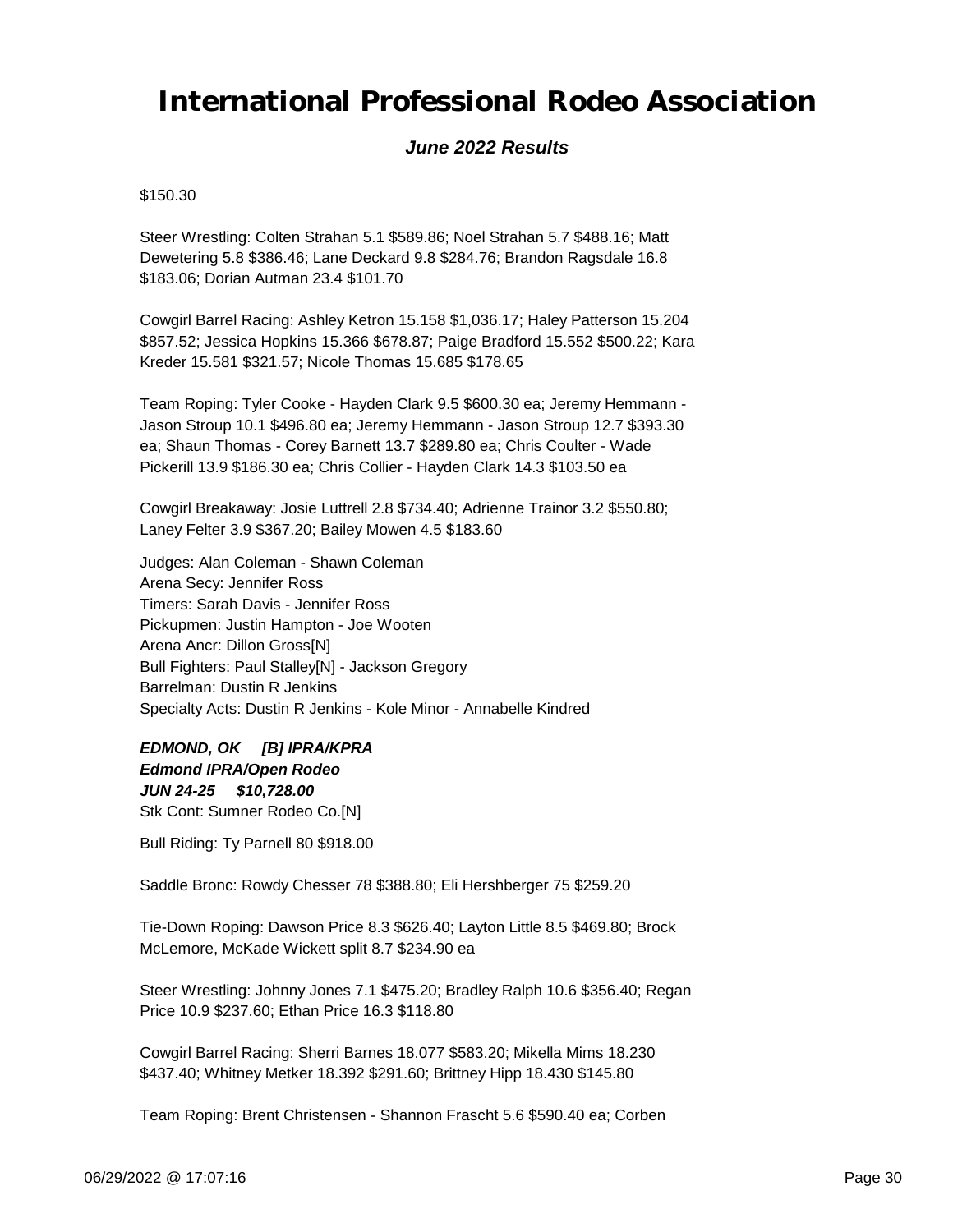### *June 2022 Results*

Culley - Stitches Stanley 5.7 \$442.80 ea; Baylor Poole - Trigger Hargrove, Ethan McDowell - Tyrel Taton split 5.9 \$221.40 ea

Cowgirl Breakaway: Kendyl Hutton 2.4 \$799.20; Brandi McDowell, Hannah Zimmer split 2.5 \$499.50 ea; Maci Harvey, Alyssa Bigon split 2.8 \$99.90 ea

Judges: Mark Kreder - David Craig Arena Secy: Danna Gann Timers: Maichell Wilson - Danna Gann Pickupmen: Tyler Mead[N] - T J Casteel[N] Arena Ancr: Arlyn Imel[N] Bull Fighters: Wasey Marron[N] - Tyler Forell[N] Barrelman: Jerry Casey

#### *JUN 24 \$8,982.00 GREENVILLE, MI [B] IPRA/APRA Montcalm County 4-H Fair World Championship Rodeo* Stk Cont: Broken Horn Rodeo

Bareback Bronc: Job Dunlavey 84 \$399.60; Bump Postlethwait 74 \$266.40

Bull Riding: Tyler Manor 76 \$666.00

Saddle Bronc: Jay Johns, Noah Peters split 70 \$279.00 ea

Tie-Down Roping: Cooper Smitley 10.5 \$612.00

Steer Wrestling: Bump Postlethwait 5.3 \$414.00; Cooper Smitley 6.9 \$248.40; Billy Natale 9.3 \$165.60

Cowgirl Barrel Racing: Ashley Bawnbach 14.637 \$763.20; Brandy Kuripla 14.715 \$572.40; Jamie Johnson 14.792 \$381.60; Ellie Ouwinga 14.820 \$190.80

Team Roping: Bump Postlethwait - Tom Floer 12.1 \$507.60 ea; Mike Shegan - Kevin McElroy 13.6 \$380.70 ea; Zac Clark - Joe Crawford 23.5 \$253.80 ea; Zac Clark - Aaron Johnson 29.2 \$126.90 ea

Cowgirl Breakaway: Emma Wyant 3.0 \$603.00; Samantha Bennett 3.1 \$361.80; Kali Carpenter 12.5 \$241.20

Judges: Mike Shegan - Cash Shegan Arena Secy: Sandy McElroy[N] Timers: Sandy McElroy[N] - Andrea Postlethwait Pickupmen: Nathan Grogan[N] - Russ Spreckelmeier[N] Arena Ancr: David Brewer Bull Fighters: Ty Correira[N] - Andres 'Sasquatch' Gonzalez Barrelman: Mike Wallace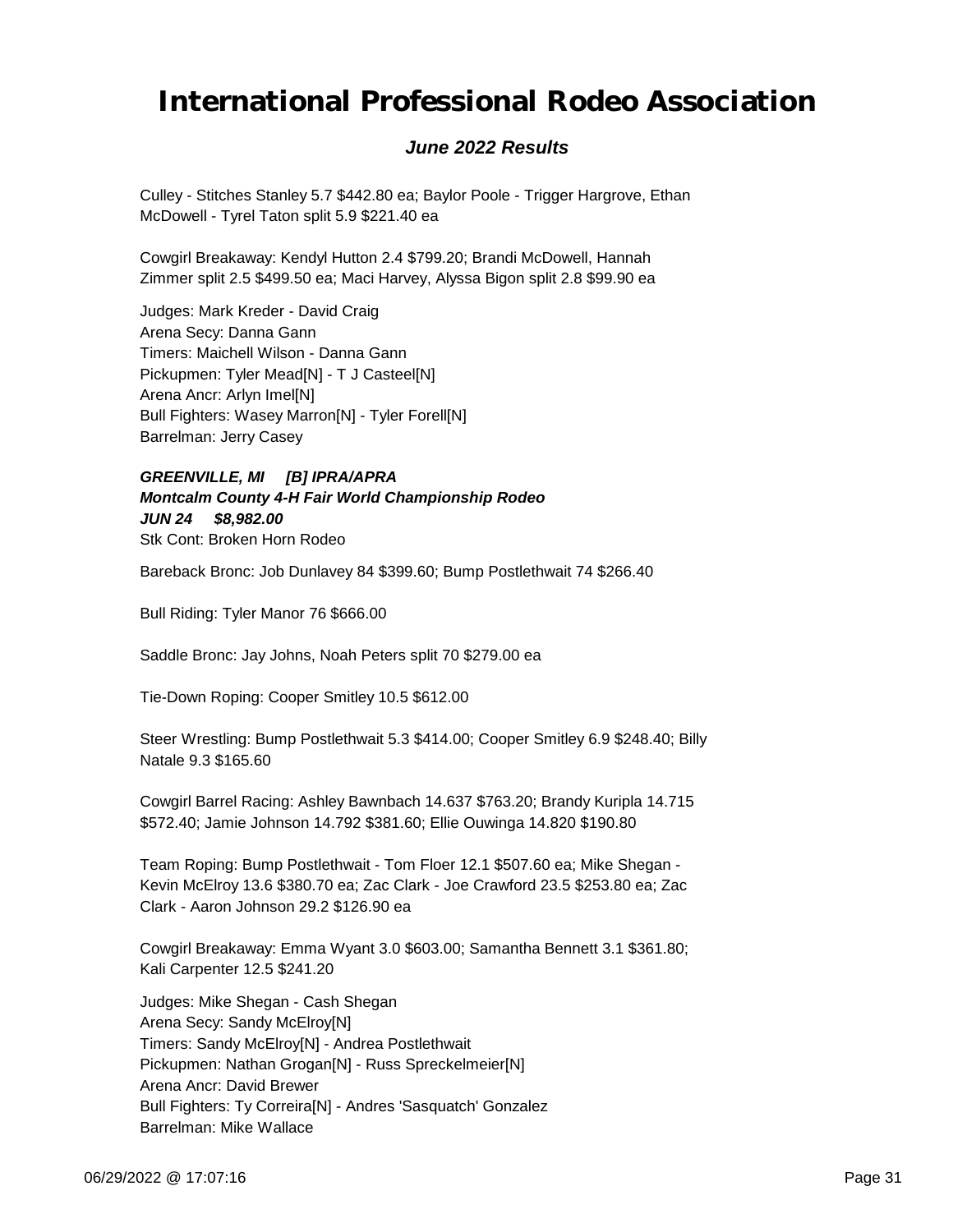#### *June 2022 Results*

Specialty Acts: Mike Wallace

*JUN 24-25 \$13,617.01 MEEKER, OK [A] IPRA/ACRA\* Meeker ROC IPRA Championship Rodeo* Stk Cont: Rockin R Rodeo

Bull Riding: Ty Parnell 87 \$828.00; Kody Aldrich 86 \$496.80; Ryan McConnel 83 \$331.20

Saddle Bronc: Blane Stacy 75 \$383.40; Eli Hershberger 71 \$255.60

Tie-Down Roping: Ken Bailey 10.5 \$587.25; Rush Hodges 10.6 \$486.00; Jarvis Demery 11.2 \$384.75; JC King 13.2 \$283.50; R.J Straws 14.3 \$182.25; Adam Hamilton 17.3 \$101.25

Steer Wrestling: Bradley McGee 4.4 \$457.20; Casey Stone 4.6 \$342.90; Danell Tipton 5.1 \$228.60; Dawson Price 5.5 \$114.30

Cowgirl Barrel Racing: Bre Dunn 15.183 \$916.11; Cari Titsworth 15.209 \$758.16; Terri Contreras 15.271 \$600.21; LaRae Smith 15.285 \$442.26; Sherri Barnes 15.300 \$284.31; Tina Bratzler 15.358 \$157.95

Team Roping: Kyler Gomez - Mickey Gomez 5.0 \$468.00 ea; Kyler Gomez - Roper Goodson 6.1 \$351.00 ea; Trey Cone - Justin Sroufe 6.9 \$234.00 ea; Hunter Stanley - Twister Smith, Cash Hendrick - Mickey Gomez split 7.1 \$58.50 ea

Cowgirl Breakaway: Addee Carder 2.9 \$769.95; Carli Hawkins 3.2 \$637.20; Allison Bobert 3.4 \$504.45; Sophia Vaughan, Gannyn Gower split 4.0 \$305.33 ea; Molly Duncan 4.2 \$132.75

*JUN 24-25 \$18,927.00 WESTVILLE, OK [B] IPRA/ACRA Westville Old Settler's Day IPRA Rodeo* Stk Cont: TK Pro Rodeo Co.

Bareback Bronc: Quintonn Lunsford 67 \$576.00

Bull Riding: Dason Janes 88 \$1,080.00

Tie-Down Roping: JC King, Calvin Johnson split 9.1 \$586.71 ea; Ken Bailey 10.0 \$420.66; Kyle Myers 10.7 \$309.96; William Whayne 11.2 \$199.26; Jake Holmes 12.2 \$110.70

Steer Wrestling: Casey Stone 4.2 \$482.40; Jace Rutledge 6.1 \$361.80; Kaleb Summers, Martin Lang split 7.5 \$180.90 ea